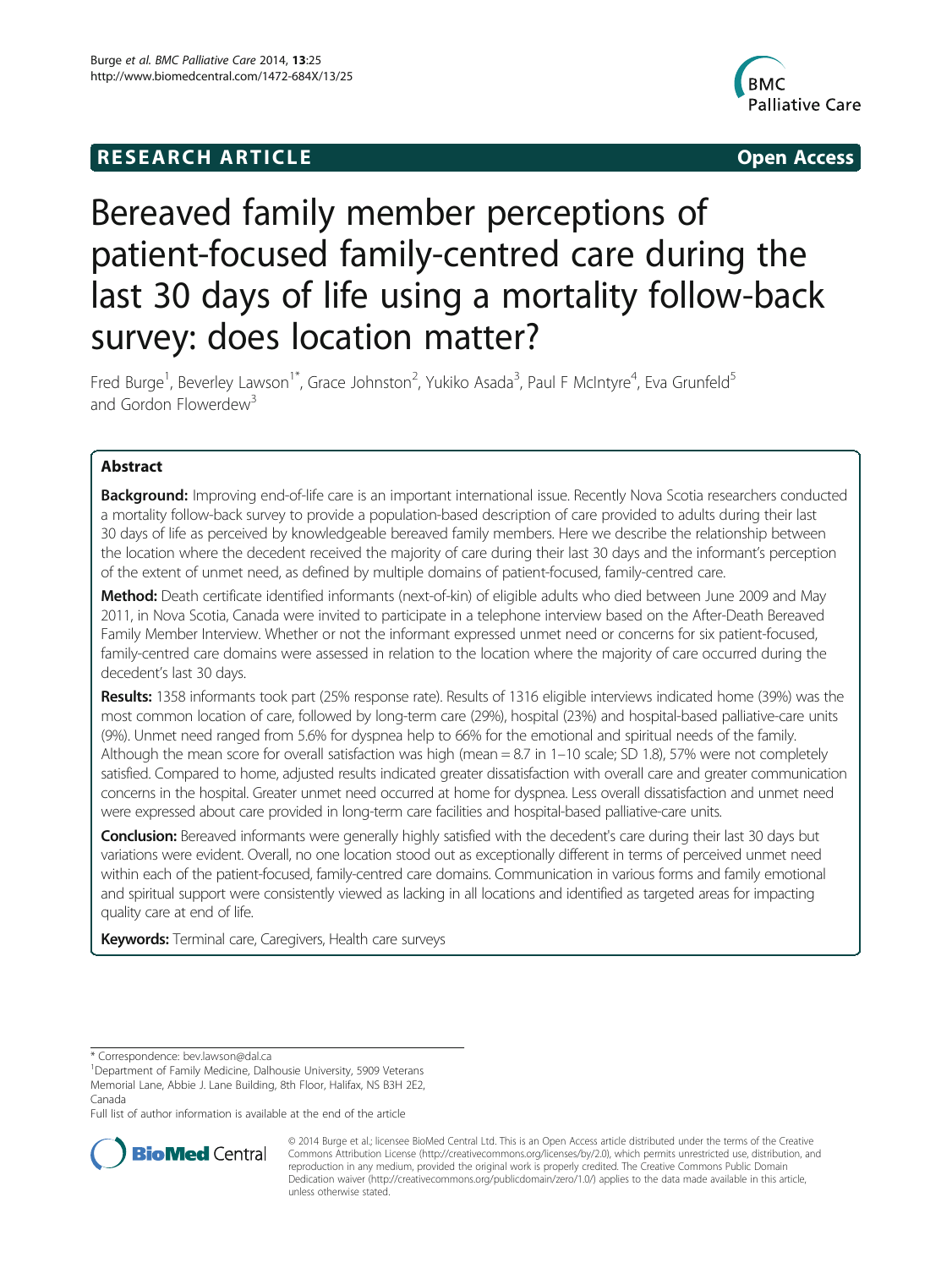#### Background

Improving care for those at the end of life is quickly becoming an important issue among many countries. This is particularly true for countries such as Canada, where an aging population is signaling the need to provide care for more people with prolonged experiences of multiple chronic diseases as death approaches. Between now and the year 2056 the number of people who die in Canada will double to 500,000 per year [\[1\]](#page-12-0). Of these deaths, 80% are caused by end stage chronic diseases [\[2\]](#page-12-0). This aging demography and high prevalence of chronic disease will challenge healthcare systems around the world to provide good endof-life care.

Although our knowledge about health service utilization at the end of life of Canadians who die with cancer is improving, we have much more to learn [[3](#page-12-0)-[5\]](#page-12-0). Health service utilization varies by population characteristics and despite a publically funded healthcare system, some inequalities are apparent. Whether or not these variations could be accounted for by patient need or preferences was not known as we had no population-based measures of these indicators, particularly of preferences. Moreover, we have almost no knowledge of these issues in Canada for those who died of advanced diseases other than cancer. Making the transition to a better designed and integrated, cross sector palliative approach to care for patients with advanced chronic disease is urgently needed [[6\]](#page-12-0).

Research on the dying experience cannot be carried out from the viewpoint of comprehensive Palliative Care Programs exclusively. Focusing on palliative care program patients only would result in selection bias [\[7](#page-12-0)] where the perspective on care provided is based on the "best" of our clinical care teams for the dying and, perhaps, on some of the most complex patients. For instance, in Nova Scotia 90% of patients in the largest palliative care program have a cancer diagnosis [\[6,8](#page-12-0)], yet cancer accounts for only about 30% of the deaths in the province [[2](#page-12-0)]. We need to also examine all locations where end-of-life care is typically provided, such as home, hospital and long-term care settings.

Conducting a prospective cohort study recruiting patients "likely to die" is problematic given the imprecision of predicting death, the burden on the dying to respond to surveys and the costs associated with such a study [[9](#page-12-0)]. One research approach using a population-based perspective is to obtain the views of proxies for the decedents using a key informant, such as a family caregiver, to give "voice" to the decedent's experience of care. Studies using this approach have been published from the United States [[10](#page-12-0)], the United Kingdom (UK) [\[11,12](#page-12-0)], Italy [[13,14\]](#page-12-0) and the Netherlands [[15](#page-12-0)]. Most recently the first UK National Bereavement Survey (VOICES) 2011 [\[16](#page-12-0)] results were reported as well as a Netherlands study of older adults at the end of life [\[15\]](#page-12-0). These surveys have all used similar methods to ask bereaved family members or someone close to the decedent relatively soon after the death about multiple domains of patient-focused, family-centred care that the decedent received. Sampling frames were constructed using population-based approaches rather than identifying possible respondents from clinical program registry data. With few exceptions [\[10](#page-12-0)] results have been specific to the actual location of the death (e.g. hospitals) as opposed to location of care.

Canada lacked data that were population-based across all chronic disease causes of death, focussed on the locations of care (rather than the actual location of death), were sufficiently scaled to compare the location specific results and able to permit statistical adjustment in multivariable analyses to permit more rigorous interpretation of the results. Thus the goal of our study was to provide a population-based description of care provided to adults who died in Nova Scotia during the last 30 days of life as perceived by knowledgeable bereaved family members or informal caregivers (informant) shortly after death. In this article our objective is to describe the results of our survey process and to examine the relationship between the location where the decedent received the majority of care during their last 30 days of life and the informant's perception of the extent of unmet need experienced, as defined by multiple domains of patientfocused, family-centred care [[10](#page-12-0),[17](#page-12-0)], before and after adjustments for potentially confounding factors.

#### **Methods**

#### Design/setting

A mortality follow-back survey design was used to gather information about the experience of care provided to adults who died in the province of Nova Scotia, Canada, during their last 30 days of life, as perceived by a knowledgeable informant. Nova Scotia is a small, eastern province (population 950,000) with the highest proportion of residents aged 65 years and older in Canada [[18\]](#page-12-0) and with one of the highest population rates of cancer and diabetes [[19,20](#page-12-0)]. Physician, hospital and homecare services are government supported as are medications for those 65 years of age and older. Long-term care (nursing home) residency is subsidized for those with insufficient income. Ethical approval for this research was provided by the Capital Health Research Ethics Board, Halifax Nova Scotia.

#### **Participants**

Eligible participants (informants) were bereaved family members or informal caregivers knowledgeable about the medical care provided to an adult decedent during their last 30 days of life. Potential informants were identified using the 'informant' field (i.e., next-of-kin) on the death certificate of all adults (aged 18 years and older) who had died over a two-year period (June 1, 2009 – May 31, 2011) and available as confirmed deaths to the Nova Scotia Vital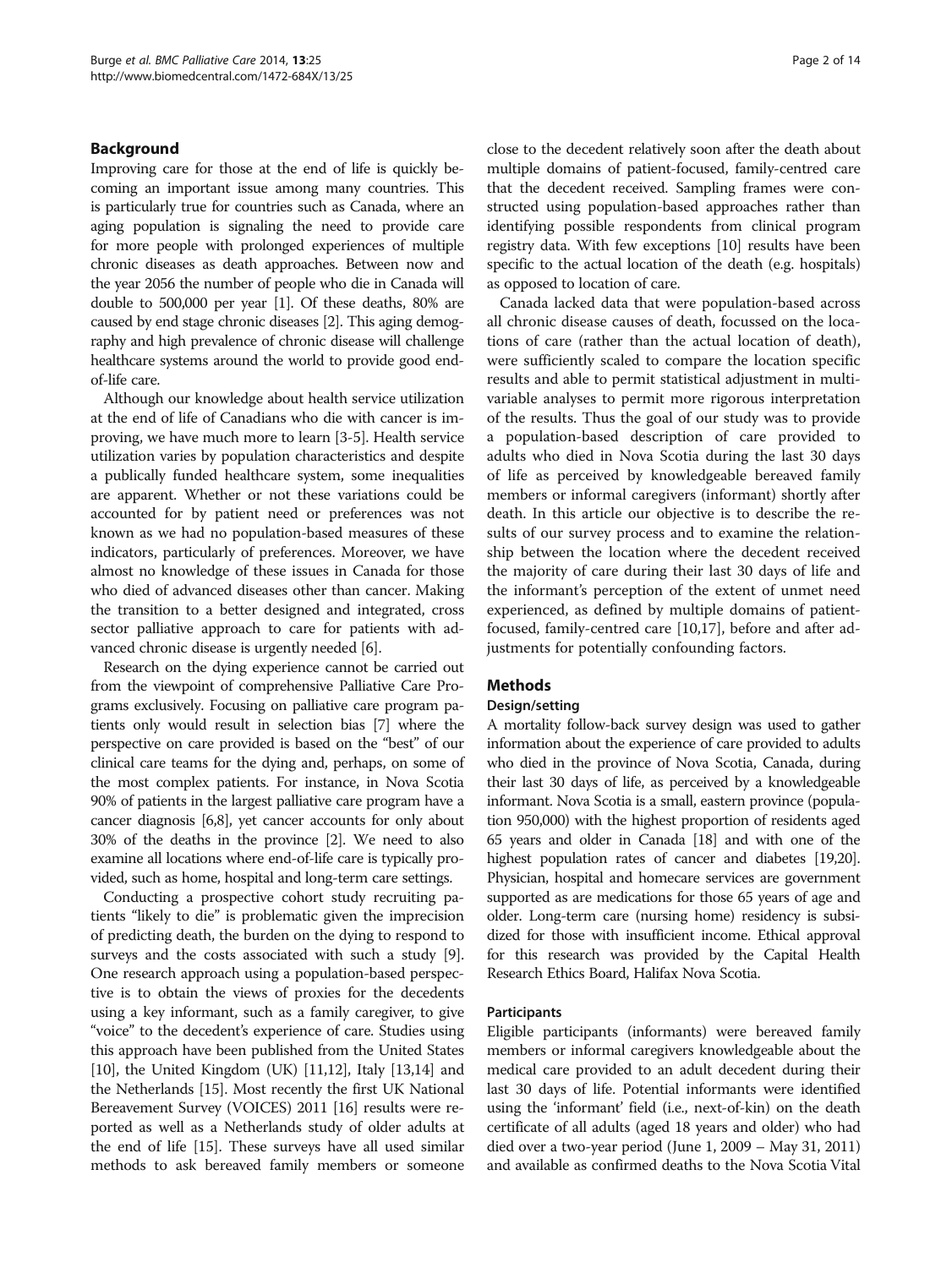Statistics (NSVS) office at the time of selection. A maximal population [\[21\]](#page-12-0) was initially identified which excluded records of decedents where the cause of death International Classification of Disease (ICD) codes were associated with an external cause or medical and surgical complications. Also excluded were death certificates where informant information was missing or incomplete. To ensure privacy and confidentiality, this identification and exclusion process was performed by NSVS staff who were provided a list of ICD codes for exclusion by the research team.

Additional exclusions included a limited number of death certificates associated with informants who had no knowledge of the medical care provided to the decedent and death certificates of those where the informant reported the decedent died very suddenly and had received no medical care of any kind during the 30 days prior to death. These latter exclusions could only be assessed if the informant contacted the researchers following the invitation to participate. In each of these situations the informant would not have been able to respond to questions asking about patient-focused family-centred care provided to the decedent. We acknowledge there are challenges and limitations associated with these exclusions [[22](#page-12-0)].

Potentially eligible death certificates were identified every four months, over a 24-month period, for a total of six 'waves'. Death certificates included in each wave for informant identification were limited to deaths occurring three to seven months prior to the start date of the wave, and to records available in the NSVS database at that time. This strategy was used to promote completion of each survey interview within ten months of the decedent's date of death in order to maximize response among the bereaved [[14](#page-12-0)] and to facilitate recall by providing a consistent yet relatively short and acceptable period of time [\[23,24\]](#page-12-0).

#### Procedure

A letter originating from NSVS was mailed to each potentially eligible informant inviting their participation and included study information and a choice of three ways (mail, toll-free telephone, email) to contact the researchers directly for more information or to take part. With a positive response informants were asked to supply their telephone number and best day and time to reach them. If they did not wish to be contacted, or if they did not feel they were the most informed about the decedent's end-of-life care, they were asked to provide suggestions for an alternate person to whom an invitation may be sent. A follow-up reminder was sent to those who had not yet responded approximately three weeks following the initial mailing. Informants who agreed to participate were telephoned by one of two interviewers, trained extensively in approaching and asking questions of the bereaved, to make arrangements for the survey interview to take place and to confirm their knowledge of the decedent's end-of-life care and interest in taking part [\[22](#page-12-0)].

Because the identification of potentially eligible informants and their initial contact originated from the Nova Scotia Vital Statistics (NSVS) office, the research team had no knowledge of who had been invited to take part in the study. Information pertaining to informants who did not respond or declined to participate was not permitted to be collected.

#### Survey instrument

An adaption of the After-Death Bereaved Family Member Interview [[10,25\]](#page-12-0) was used. The instrument is reported to exhibit good validity and reliability [\[26\]](#page-12-0) and targets decedent and family care experiences, needs and care preferences (wishes) for both the last month and last week of life. Key questions within the survey may be combined to create multiple patient-focused, family-centred domains and an overall satisfaction score. The tool has been used in the United States [\[10\]](#page-12-0) and Canada [\[27\]](#page-12-0) to identify areas of unmet need or concerns about care as perceived by family members in order to develop facility improvement strategies. Modifications for this study included additional questions related to location of care, location preferences, death awareness and the provision of provincially funded health services.

#### Measures

#### **Outcomes**

Domains of patient-focused, family-centred care identified through the work of Teno et al. [\[17\]](#page-12-0) were assessed in relation to the location where the majority of care occurred in the last 30 days of life. Six patient-focused, family-centred care domains elicited by the survey were created: 1) provision of desired physical comfort (pain, dyspnea) and emotional support (3 single items), 2) promotion of shared decision making (3 items), 3) treatment of the dying with respect (1 item), 4) attention to the needs of the family (caregivers) for information and knowing what to expect while the decedent was dying (2 composite scores: 3 items each), 5) attention to the needs of the family (caregivers) for emotional and spiritual support (7 items) and, 6) provision of coordination of care across care settings and health care providers (1 item). Assessment of overall satisfaction of patient-focused, family-centred care employed a single item based on a 0 to 10 point likert scale. Table [1](#page-3-0) provides items associated with each domain and overall satisfaction.

For each item a score of 1 was given if a service was not provided, was not provided fully, or not provided to the degree desired by the informant, or concerns were expressed (i.e. unmet need or had concerns) [\[25\]](#page-12-0). If the need was met or no concerns were indicated the item was scored as 0. For domains encompassing multiple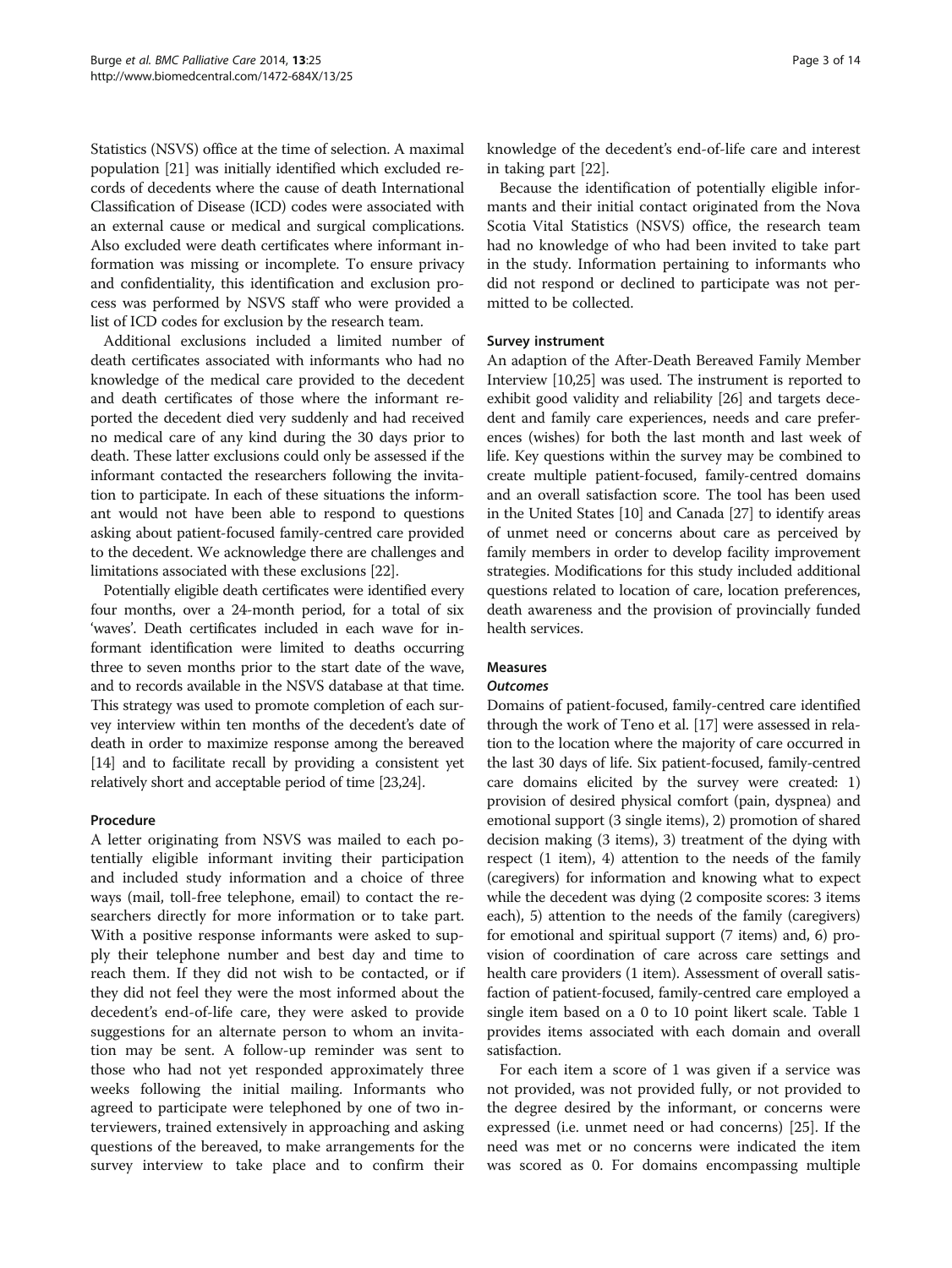# <span id="page-3-0"></span>Table 1 Patient-focused family-centred domain sample questions

| Domain                                                                                                                                                                                                                    | <b>Response options</b>    |
|---------------------------------------------------------------------------------------------------------------------------------------------------------------------------------------------------------------------------|----------------------------|
| For all questions the informant was reminded to focus on the decedent's last 30 days while he/she was at the location identified<br>earlier through a series of questions, as to where the majority of care was provided. |                            |
| Physical comfort and emotional support                                                                                                                                                                                    |                            |
| [Asked of informant's if the decedent had experienced pain and were provided medications or treatment<br>for their pain]                                                                                                  |                            |
| Did [DECEDENT] receive too much, too little, or just the right amount of medication for (his/her) pain?                                                                                                                   | [] Too much                |
|                                                                                                                                                                                                                           | [] Too little              |
| Similar questions were asked about help to treat dyspnea and support for feeling of anxiety and/or sadness<br>(emotional support).                                                                                        | [] Right amount            |
| Promotion of shared decision making (among informants who had contact with the decedent's doctor or nurse)                                                                                                                |                            |
| Was there ever a problem understanding what any doctor or nurse was saying to you about what to expect                                                                                                                    | [] Yes                     |
| from treatment?                                                                                                                                                                                                           | $\lceil \cdot \rceil$ No   |
|                                                                                                                                                                                                                           | [] No treatment            |
| Was there ever a decision made about (his/her) care without enough input from (him/her) or (his/her) family?                                                                                                              | [] Yes                     |
|                                                                                                                                                                                                                           | $[ ]$ No                   |
| How much information did the doctors or nurses provide you about [DECEDENT'S] medical condition - would you<br>say less information than was needed, just the right amount, or more than was needed?                      | [] Less than was<br>needed |
|                                                                                                                                                                                                                           | [] Just the right amount   |
|                                                                                                                                                                                                                           | [] More than was needed    |
| Treating the dying patient with respect                                                                                                                                                                                   |                            |
| During those last 30 days how often was (he/she) treated with respect by those who were taking care of                                                                                                                    | [ ] Always                 |
| (him/her) - always, usually, sometimes, or never?                                                                                                                                                                         | [] Usually                 |
|                                                                                                                                                                                                                           | [] Sometimes               |
|                                                                                                                                                                                                                           | [] Never                   |
| Attend to the needs of the family                                                                                                                                                                                         |                            |
| a) Information needs                                                                                                                                                                                                      |                            |
| At any time did you or your family receive any information about what to expect while (he/she) was dying?                                                                                                                 | [] Yes                     |
| (e.g. symptom relief (pain, breathing), emotions)                                                                                                                                                                         | $[ ]$ No                   |
| Would you have wanted some or more information about that?                                                                                                                                                                | [] Yes                     |
|                                                                                                                                                                                                                           | $[ ]$ No                   |
| At any time did you or your family receive any information about what to do at the time of (his/her) death?                                                                                                               | [ ] Yes                    |
| (process of who to call, contact )                                                                                                                                                                                        | $[ ]$ No                   |
| Would you have wanted some or more information about that?                                                                                                                                                                | [] Yes                     |
|                                                                                                                                                                                                                           | $[ ]$ No                   |
| At any time during the time around [DECEDENT'S NAME] death, did you or your family receive any information                                                                                                                | [] Yes                     |
| about the medicines that would be used to manage (his/her) pain, shortness of breath, or other symptoms?                                                                                                                  | $[ ]$ No                   |
| Would you have wanted some or more information about the medicines?                                                                                                                                                       | $[ ]$ Yes                  |
|                                                                                                                                                                                                                           | $[ ]$ No                   |
| b) Caregiver skills - knowing what to expect as death approached                                                                                                                                                          |                            |
| How confident were you that you knew what to expect while [DECEDENT] was dying? Were you:                                                                                                                                 | [] Very confident          |
|                                                                                                                                                                                                                           | [] Fairly confident        |
|                                                                                                                                                                                                                           | [] Not confident           |
| How confident were you that you knew what to do at the time of death. Were you:                                                                                                                                           | [] Very confident          |
|                                                                                                                                                                                                                           | [] Fairly confident        |
|                                                                                                                                                                                                                           | [] Not confident           |
|                                                                                                                                                                                                                           |                            |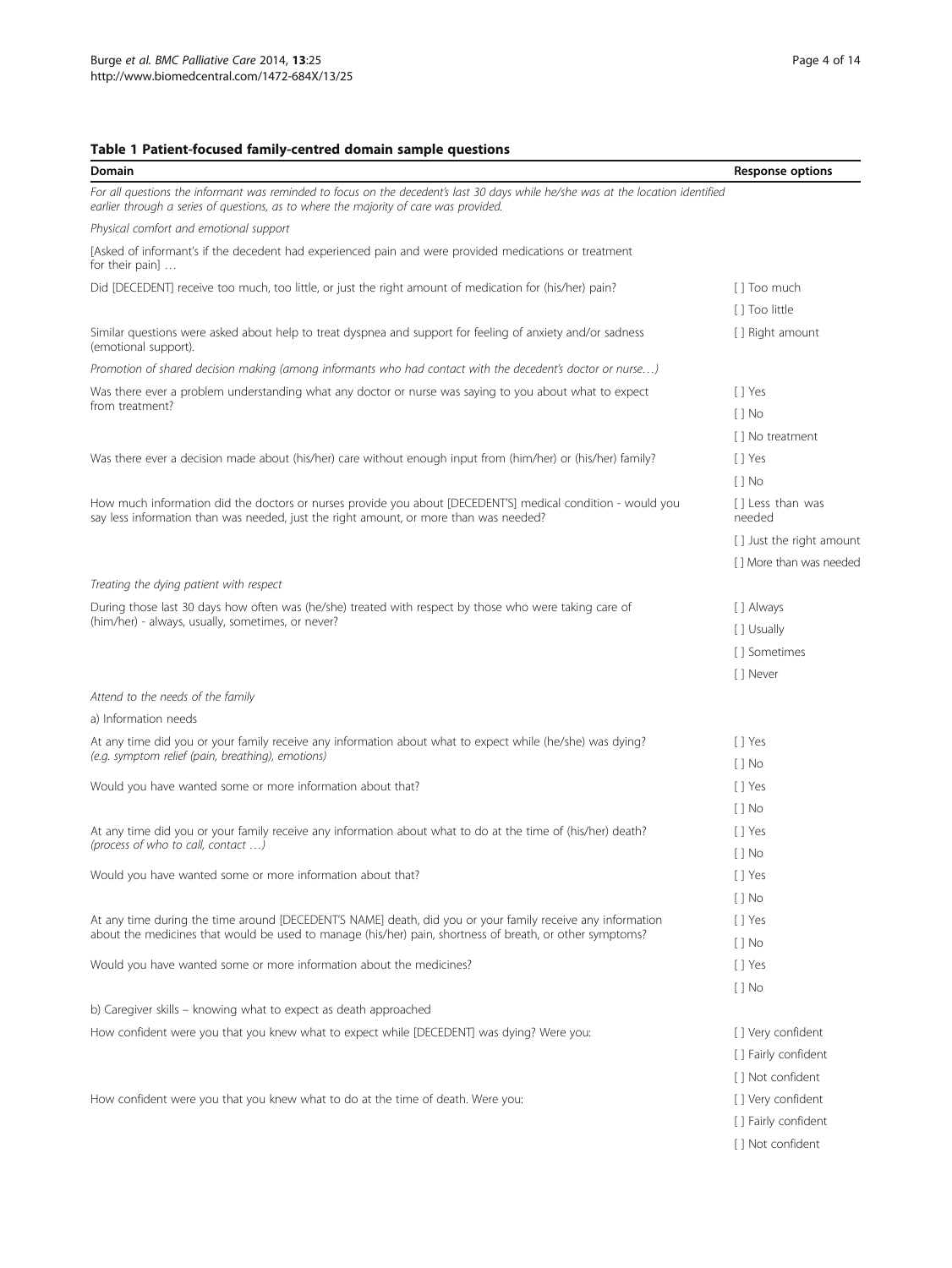#### Table 1 Patient-focused family-centred domain sample questions (Continued)

| How confident were you that you understood about the medicines that would be used to manage [his/her] pain,                                                                                                                                                 | [] Very confident                                      |
|-------------------------------------------------------------------------------------------------------------------------------------------------------------------------------------------------------------------------------------------------------------|--------------------------------------------------------|
| shortness of breath, or other symptoms. Were you:                                                                                                                                                                                                           | [] Fairly confident                                    |
|                                                                                                                                                                                                                                                             | [ ] Not confident                                      |
| Attend to emotional and spiritual needs of the family                                                                                                                                                                                                       |                                                        |
| During this time did someone talk with you about your religious or spiritual beliefs?                                                                                                                                                                       | [ ] Yes                                                |
|                                                                                                                                                                                                                                                             | $\lceil \cdot \rceil$ No                               |
| If yes, was it done in a sensitive manner?                                                                                                                                                                                                                  | [ ] Yes                                                |
|                                                                                                                                                                                                                                                             | $\lceil \cdot \rceil$ No                               |
| Did you have as much contact of that kind as you wanted?                                                                                                                                                                                                    | [ ] Yes                                                |
|                                                                                                                                                                                                                                                             | $\lceil \cdot \rceil$ No                               |
| How much support in dealing with your feelings about [DECEDENT'S] death did the doctors, nurses or other professional<br>staff taking care of [him/her] provide you?                                                                                        | [] Less support than<br>was needed                     |
|                                                                                                                                                                                                                                                             | [] Right amount                                        |
| Did a doctor, nurse or other professional staff taking care of [DECEDENT] talk about how you might feel after                                                                                                                                               | [ ] Yes                                                |
| [his/her] death?                                                                                                                                                                                                                                            | $\lceil \cdot \rceil$ No                               |
| Would you have wanted them to?                                                                                                                                                                                                                              | [] Yes                                                 |
|                                                                                                                                                                                                                                                             | $\lceil \cdot \rceil$ No                               |
| Was it done in a sensitive manner?                                                                                                                                                                                                                          | [ ] Yes                                                |
|                                                                                                                                                                                                                                                             | $\lceil \cdot \rceil$ No                               |
| Provide coordination of care                                                                                                                                                                                                                                |                                                        |
| During those last 30 days, was there any problem with doctors or nurses not knowing enough about [his/her]                                                                                                                                                  | [ ] Yes                                                |
| medical history to provide the best possible care?                                                                                                                                                                                                          | $\lceil \cdot \rceil$ No                               |
| Overall satisfaction with care                                                                                                                                                                                                                              |                                                        |
| On a scale of 0 to 10, where 0 means the worst care possible and 10 means the best care possible, what number<br>would you give the overall care that [DECEDENT] received during those last 30 days of life while being cared for<br>at [LOCATION OF CARE]? | $0 =$ worst care possible<br>$10 = best$ care possible |

items an additive domain composite score was created. All domains scores were dichotomized as having all needs met (or no concerns expressed) versus unmet need (had concerns). An overall satisfaction score of 10 was considered as all needs being met while a score of less than 10 was deemed as an indication of not being completely satisfied and the informant having at least some concerns or unmet need.

#### Location of the majority of care

A series of questions targeting the location of care were asked early in the survey and asked the informant to recall where the decedent was located during each of the 30 days prior to death, how long they were in each location and if care was provided there. These questions and others asked may be viewed online [\[28\]](#page-12-0). The location with the greatest total number of days was considered where the patient received the majority of their care during the last 30 days of life. In the event of a tie, the location closest to the date of death was selected. Following confirmation of the location where the majority of the decedent's care was provided during their last 30 days of life, informants were then repeatedly asked to focus their responses to the care provided to the decedent while in that identified location. Location of care was categorized as home (the decedent's home, another's home), hospital (acute/chronic care units), within a hospitalbased palliative care unit (PCU) or in a long-term care facility (nursing homes, residential care) (LTC). The proportion of decedents who would have spent the majority of their last 30 days in a PCU was expected to be relatively small due to limited availability across the province. It was felt the PCU should be considered a separate location of care category because of the specialized care provided there and the relatively lower patient-staff ratios offered compared to regular hospital units, LTC and at home with home care. At the time of this study, free-standing hospice locations were not available in Nova Scotia.

### Covariates

Decedent sex, age, cause of death and location of death were obtained from the death certificate and confirmed during the interview. Informant information and additional decedent characteristics were collected during the survey process and included decedent marital status, living arrangements, whether they considered themselves a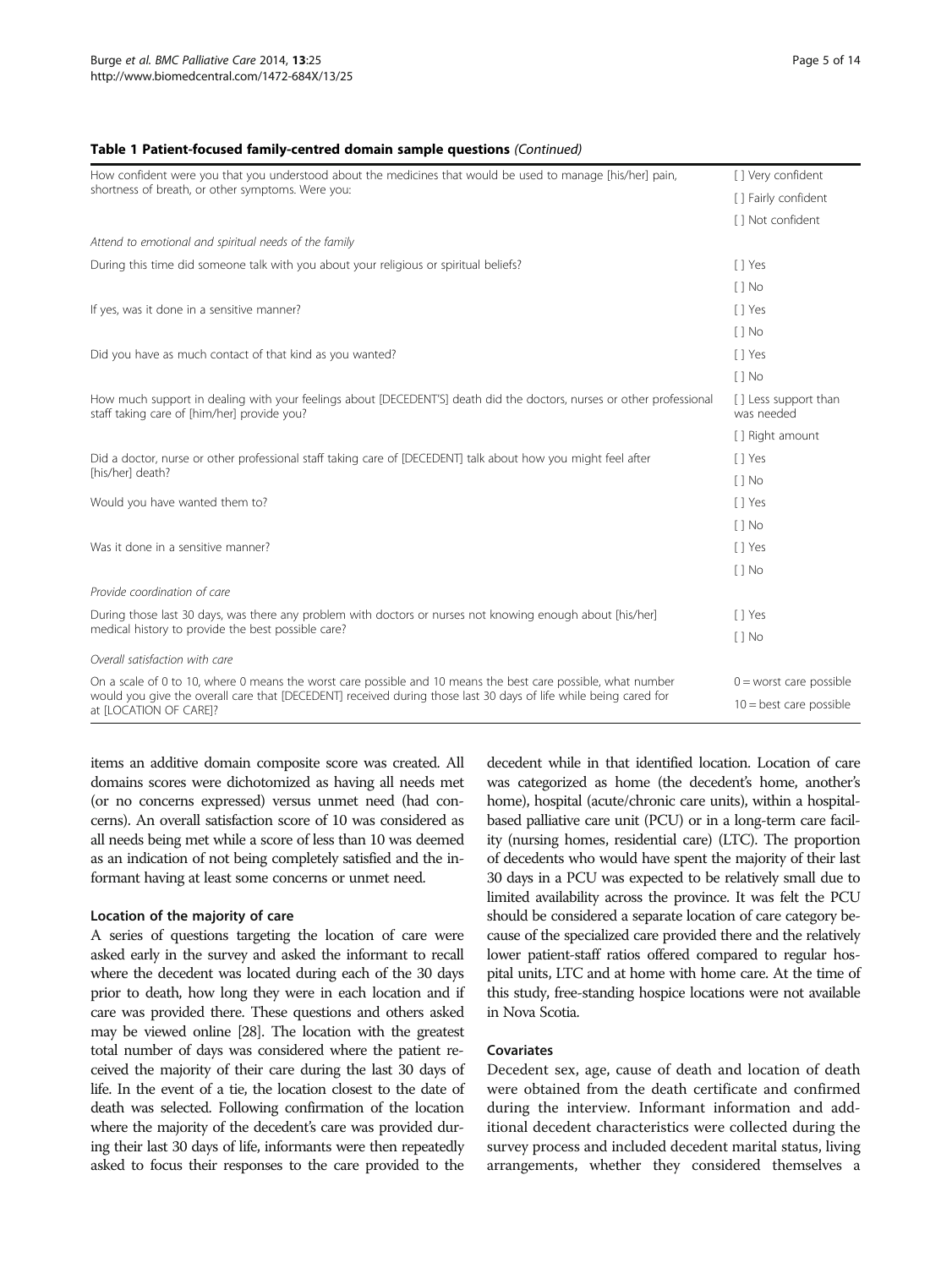visible minority, education and income as well as informant sex, age, relationship to decedent, education, health status and awareness of approaching death.

#### Study size

A priori power calculations taking into account past mortality statistics [[2\]](#page-12-0) and future analysis plans based on detecting a difference of 10% in a dichotomous outcome (needs met vs unmet) using a chi-square test conducted at the  $\alpha$  = 0.05 level of significance [[29\]](#page-12-0) indicated a total of 1200 completed survey interviews were required.

#### Analysis

Following descriptive statistics, Pearson chi-square tests and Fisher's exact tests were used to first examine the association between location of care and decedent and informant characteristics and informant perceptions of the domains of care. This was followed by logistic regression techniques to assess the relationship between location of care and the perception of unmet need for each domain and overall satisfaction with and without adjustments for decedent and informant characteristics. Covariates used in all adjustments included decedent sex, age, cause of death, marital status, education, income, living alone, visible minority status, the informant's relationship and informant awareness of the decedent's approaching death.

#### Results

Of the 5848 decedents identified by NSVS as potentially eligible for inclusion in the study, 289 invitations mailed to informants listed on the death certificate could not be delivered and 216 were found to be ineligible (due to informant death, hospitalization or poor cognition, no knowledge of care or no medical care provided to the decedent during the last 30 days of life). This resulted in 5343 potentially eligible informants. Consent to participate was provided by 1416 informants and 1358 survey interviews were conducted (response rate: 25.4%). For this analysis, 1316 survey interviews were used. The time required for each survey interview varied and depended largely on the care provided and the informants' situation and knowledge (35 to 90 minutes). Ninety percent of interviews were conducted within one year of the decedent's date of death (mean 9.7 months; SD 2.3 months).

#### Decedent characteristics

Decedents tended to be female (51%), married (48%) and elderly with a mean age of 79 years (SD 13 years). Cancer was the most common cause of death (38%), followed by circulatory (24%), respiratory (10%) and nervous system disease (13%). Forty-nine percent of decedents were felt by their informant to be aware of their impeding death.

During their last 30 days of life, the majority of the decedent's care was provided while they lived at home (39%), within LTC (29%), in the hospital (23%) or in a hospitalbased PCU (9%). Fifty-three percent of decedents spent all of their last 30 days in one location, 39% in two locations, 6% three and 2% had four locations of care during their last 30 days of life. For 824 (63%) of decedents, the location of the majority of care during their last 30 days was the same as their place of death. All decedent characteristics differed significantly by their location of care (Table [2](#page-6-0)).

#### Informant characteristics

Informants were predominately female (70%), middle-aged (mean age 63.9 years; SD 11.4), highly educated (50% completed postsecondary education) and considered themselves in excellent or very good health (62%). They tended to be either the decedent's child (49%) or their spouse/partner (36%). During the decedent's last 30 days of life, 56% of informants were aware that the decedent did not have long to live. Informants differed significantly by location of care with respect to this awareness of approaching death, sex and their relationship to the decedent (Table [2](#page-6-0)).

#### Domain and satisfaction scores

Results indicating the proportion of unmet need or concerns perceived by the informant for each domain and overall satisfaction are illustrated in Figure [1](#page-8-0) and summarized for all and by location of the majority of care in the last 30 days in Table [3](#page-8-0). Among all informants, the degree of unmet need ranged widely from 5.6% reporting a lack of desired help with dyspnea to 66% expressing concerns about their confidence in knowing what to expect close to the decedent's death and for unmet support provided for the emotional and spiritual needs of the family. Unadjusted analyses indicate significant differences by location of care within most domains. Exceptions were the provision of desired help for decedent pain, where relatively low unmet need in all locations was indicated, and support for the emotional and spiritual needs of the family, where a large degree of unmet need was expressed across all. Although the mean score for overall satisfaction with patient-focused, family-centred care proved relatively high (mean = 8.7; SD 1.8), 57% were not completely satisfied with the overall care provided to the decedent, indicating at least some unmet need or concerns.

#### Multivariable adjustments

Table [4](#page-9-0) reports all results, both unadjusted and adjusted for the odds of experiencing unmet need or concerns for each domain of care examined. Following adjustments for decedent and informant characteristics, patients spending the majority of their last month in hospital (adjusted Odds Ratio [AOR]:0.3; 95% Confidence Interval [CI]: 0.1-0.6) and LTC (AOR:0.2; 95% CI: 0.1-0.5) were perceived by the informant as experiencing less unmet need for help with dyspnea than decedents at home. Within the PCU, decedents either did not experience dyspnea or all breathing related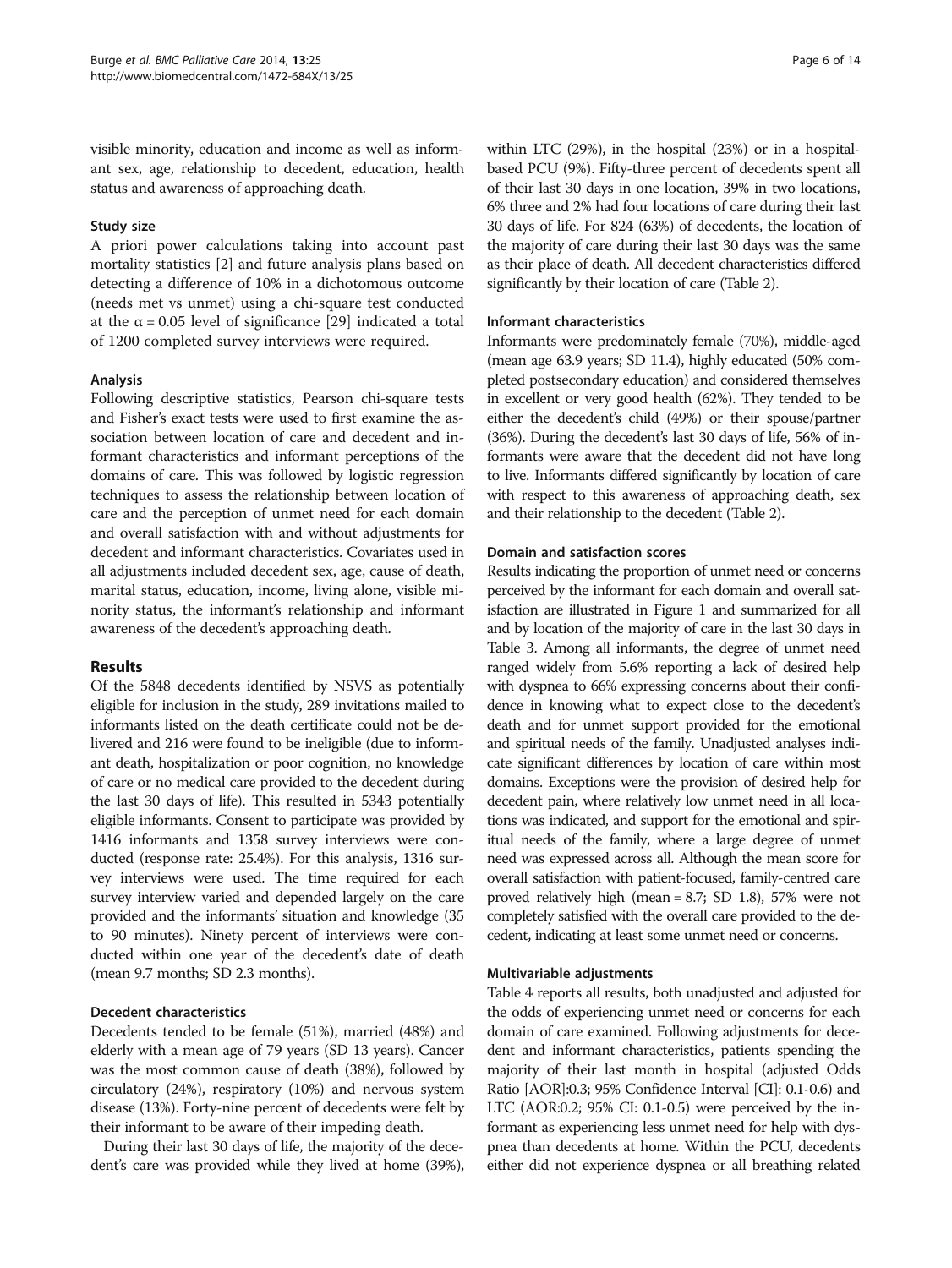## <span id="page-6-0"></span>Table 2 Decedent and informant characteristics by location of care (n = 1316)

| Characteristic                                   |             | Frequency (percent) |                                        |                             |                   |  |
|--------------------------------------------------|-------------|---------------------|----------------------------------------|-----------------------------|-------------------|--|
|                                                  | Αll         | Location of care    |                                        |                             |                   |  |
|                                                  |             | Home                | Hospital (acute/chronic<br>care units) | Hospital<br>palliative unit | Long-term<br>care |  |
| Decedents (n)                                    | 1316 (100)  | 514 (39.1)          | 297 (22.6)                             | 120 (9.1)                   | 385 (29.3)        |  |
| $Sex^{\S}$                                       |             |                     |                                        |                             |                   |  |
| Female                                           | 675 (51.3)  | 226 (44.0)          | 135 (45.5)                             | 60 (50.0)                   | 254 (66.0)        |  |
| Age group (years) <sup>§</sup>                   |             |                     |                                        |                             |                   |  |
| 19-64                                            | 189 (14.4)  | 121(23.5)           | 40 (13.5)                              | 22 (18.3)                   | 6(1.6)            |  |
| 65-84                                            | 591 (44.9)  | 256 (49.8)          | 138 (46.5)                             | 64 (53.3)                   | 133 (34.6)        |  |
| $85+$                                            | 536 (40.7)  | 137 (26.7)          | 119(40.1)                              | 34 (28.3)                   | 246 (63.9)        |  |
| Mean age (std) <sup>§</sup>                      | 79.1 (12.8) | 74.8 (13.1)         | 78.3 (12.8)                            | 75.5 (12.6)                 | 86.4 (8.6)        |  |
| Median (range)                                   | 81 (19-107) | 76.5 (19-103)       | 81 (24-107)                            | 78 (43-98)                  | 87 (28-101)       |  |
| Cause of death <sup>§</sup>                      |             |                     |                                        |                             |                   |  |
| Cancer                                           | 501 (38.1)  | 286 (55.8)          | 93 (31.3)                              | 84 (70.0)                   | 38(9.9)           |  |
| Circulatory system disease                       | 319 (24.2)  | 105 (20.5)          | 87 (29.3)                              | 18 (15.0)                   | 109 (28.3)        |  |
| Respiratory system disease                       | 129 (9.8)   | 36 (7.0)            | 35 (11.8)                              | 7(5.8)                      | 51(13.3)          |  |
| Nervous system/mental and behavioural disorders  | 170 (12.9)  | 30(5.8)             | 18(6.1)                                | 5(4.2)                      | 117 (30.4)        |  |
| Other causes                                     | 197 (15.0)  | 57 (11.1)           | 64 (21.6)                              | 6(5.0)                      | 70 (18.2)         |  |
| Cancer cause of death <sup>§</sup>               |             |                     |                                        |                             |                   |  |
| Cancer                                           | 501 (38.1)  | 286 (55.8)          | 93 (31.4)                              | 84 (70.0)                   | 38 (9.9)          |  |
| Non-cancer                                       | 813 (61.9)  | 227 (44.3)          | 203 (68.6)                             | 36 (30.0)                   | 347 (90.1)        |  |
| Marital status <sup>§</sup>                      |             |                     |                                        |                             |                   |  |
| Married                                          | 629 (47.8)  | 321 (62.5)          | 142 (47.8)                             | 66 (55.0)                   | 100(26.0)         |  |
| Divorced/separated                               | 92 (7.0)    | 30(5.8)             | 29 (9.8)                               | 9(7.5)                      | 24(6.2)           |  |
| Never married                                    | 80(6.1)     | 22(4.3)             | 22(7.4)                                | 13 (10.8)                   | 23(6.0)           |  |
| Widowed                                          | 515 (39.1)  | 141 (27.4)          | 104 (35.0)                             | 32 (26.7)                   | 238 (61.8)        |  |
| Lived alone <sup>§</sup>                         |             |                     |                                        |                             |                   |  |
| Yes                                              | 229 (17.4)  | 100 (19.5)          | 80 (26.9)                              | 32 (26.7)                   | 17(4.4)           |  |
| Perceived themselves as a visible minority       |             |                     |                                        |                             |                   |  |
| Yes                                              | 94 (7.2)    | 30(5.9)             | 32 (10.8)                              | 11(9.2)                     | 21(5.5)           |  |
| No                                               | 1206 (92.0) | 479 (93.9)          | 261 (88.2)                             | 107 (89.2)                  | 359 (93.3)        |  |
| Don't know                                       | 11(0.8)     | 1(0.2)              | 3(1.0)                                 | 2(1.7)                      | 5(1.3)            |  |
| Education (highest level completed) <sup>§</sup> |             |                     |                                        |                             |                   |  |
| Completed postsecondary                          | 340 (25.8)  | 170 (33.1)          | 71 (23.9)                              | 32 (26.7)                   | 67 (17.4)         |  |
| Some postsecondary                               | 166 (12.6)  | 71 (13.8)           | 39 (13.1)                              | 16 (13.3)                   | 40 (10.4)         |  |
| High school                                      | 217 (16.5)  | 82 (16.0)           | 47 (15.8)                              | 21 (17.5)                   | 67 (17.4)         |  |
| Less than high school                            | 562 (42.7)  | 179 (34.8)          | 135 (45.5)                             | 49 (40.8)                   | 199 (51.7)        |  |
| Don't know                                       | 31(2.4)     | 12(2.3)             | 5(1.7)                                 | 2(1.7)                      | 12(3.1)           |  |
| <b>Income</b> (dollars) <sup>§</sup>             |             |                     |                                        |                             |                   |  |
| Less than 20,000                                 | 319 (24.2)  | 76 (14.8)           | 74 (24.9)                              | 22 (18.3)                   | 147 (38.2)        |  |
| $20,000 - 29,999$                                | 291 (22.1)  | 100 (19.5)          | 62 (20.9)                              | 33 (27.5)                   | 96 (24.9)         |  |
| $30,000 - 49,999$                                | 230 (17.5)  | 97 (18.9)           | 58 (19.5)                              | 24 (20.0)                   | 51(13.3)          |  |
| Greater than 50,000                              | 312 (23.7)  | 179 (34.8)          | 66 (22.2)                              | 25 (20.8)                   | 42 (10.9)         |  |
| Don't know/refused                               | 164 (12.5)  | 62 (12.1)           | 37 (12.5)                              | 16 (13.3)                   | 49 (12.7)         |  |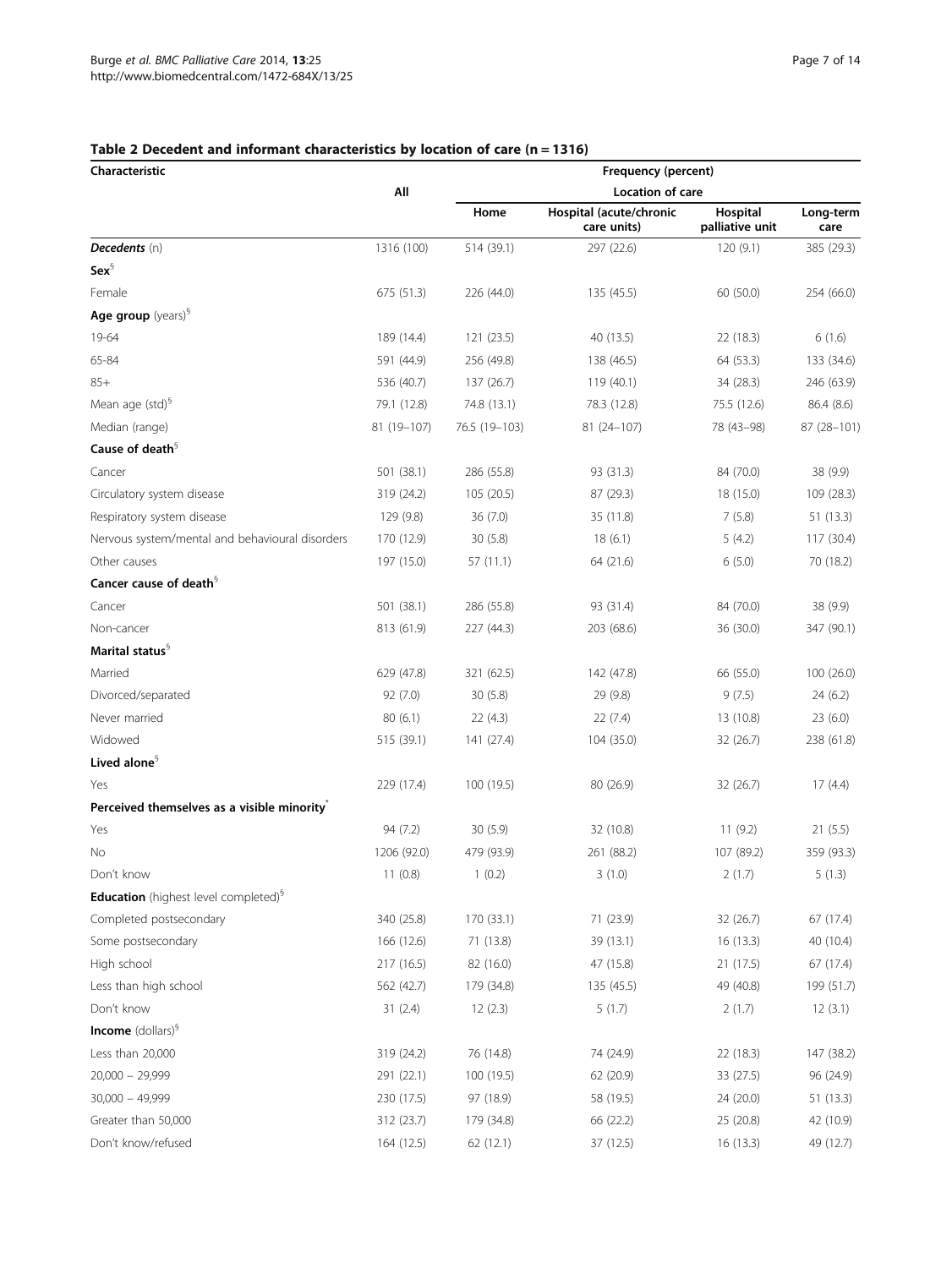#### Table 2 Decedent and informant characteristics by location of care (n = 1316) (Continued)

| Aware of own approaching death <sup>§</sup>              |             |             |             |             |             |
|----------------------------------------------------------|-------------|-------------|-------------|-------------|-------------|
| Yes                                                      | 649 (49.3)  | 320 (62.3)  | 131 (44.1)  | 66 (71.7)   | 112 (29.1)  |
| No                                                       | 466 (35.4)  | 133 (25.9)  | 122 (41.1)  | 16(13.3)    | 195 (50.7)  |
| Not sure                                                 | 201 (15.3)  | 61 (11.9)   | 44 (14.8)   | 18 (15.0)   | 78 (20.3)   |
| <b>Informant</b>                                         |             |             |             |             |             |
| $Sex^{\dagger}$                                          |             |             |             |             |             |
| Female                                                   | 926 (70.4)  | 382 (74.3)  | 217 (73.1)  | 75 (62.5)   | 252 (65.5)  |
| Age group (years)                                        |             |             |             |             |             |
| 19-64                                                    | 717 (54.5)  | 282 (55.0)  | 167 (56.2)  | 61 (50.8)   | 207 (53.8)  |
| 65-84                                                    | 542 (41.2)  | 218 (42.5)  | 114 (38.4)  | 53 (44.2)   | 157 (40.8)  |
| $85+$                                                    | 56 (4.3)    | 13(2.5)     | 16(5.4)     | 6(5.0)      | 21(5.5)     |
| Mean age (std)                                           | 63.9 (11.4) | 63.3 (11.5) | 64.1 (11.5) | 63.6 (12.7) | 64.8 (10.7) |
| Median (range)                                           | 63 (27-96)  | 63 (29-92)  | 63 (27-96)  | 64 (29-91)  | 64 (32-93)  |
| Relationship to decedent <sup>§</sup>                    |             |             |             |             |             |
| Spouse/partner                                           | 473 (35.9)  | 262 (51.0)  | 98 (33.0)   | 49 (40.8)   | 64 (16.6)   |
| Their child                                              | 638 (48.5)  | 200 (38.9)  | 139 (46.8)  | 44 (36.7)   | 255 (66.2)  |
| Other                                                    | 205 (15.6)  | 52 (10.1)   | 60 (20.2)   | 27(22.5)    | 66 (17.1)   |
| <b>Education</b> (highest level completed)               |             |             |             |             |             |
| Completed postsecondary                                  | 657 (49.9)  | 273 (53.1)  | 140 (47.1)  | 55 (45.8)   | 189 (49.1)  |
| Some postsecondary                                       | 247 (18.8)  | 90 (17.5)   | 66 (22.2)   | 24 (20.0)   | 67 (17.4)   |
| High school                                              | 234 (17.8)  | 83 (16.2)   | 49 (16.5)   | 20 (16.7)   | 82 (21.3)   |
| Less than high school                                    | 175 (13.3)  | 65 (12.7)   | 42 (14.1)   | 21 (17.5)   | 47 (12.2)   |
| Don't know/refused                                       | 3(0.2)      | 3(0.6)      | $\mathbf 0$ | $\mathbf 0$ | $\mathbf 0$ |
| <b>Health status</b>                                     |             |             |             |             |             |
| Excellent                                                | 289 (22.0)  | 104 (20.4)  | 67 (22.0)   | 27(22.7)    | 91 (23.6)   |
| Very good                                                | 525 (40.0)  | 195 (38.2)  | 117 (39.4)  | 48 (40.3)   | 165 (42.9)  |
| Good                                                     | 344 (26.2)  | 146 (28.6)  | 73 (24.6)   | 30 (25.2)   | 95 (24.7)   |
| Fair                                                     | 114(8.7)    | 47 (9.2)    | 30 (10.1)   | 7(5.9)      | 30(7.8)     |
| Poor                                                     | 40(3.1)     | 19 (3.7)    | 10(3.4)     | 7(5.9)      | 4(1.0)      |
| Aware of decedent did not have long to live <sup>5</sup> |             |             |             |             |             |
| Yes                                                      | 734 (55.8)  | 295 (57.4)  | 145 (48.8)  | 90 (75.0)   | 204 (53.0)  |
| No                                                       | 339 (25.8)  | 126 (24.5)  | 91 (30.6)   | 13 (10.8)   | 109 (28.3)  |
| Not sure                                                 | 243 (18.5)  | 93 (18.1)   | 61(20.5)    | 17 (14.2)   | 72 (18.7)   |

Differences were assessed using Pearson chi square and Fisher's exact tests of association for categorical variables; one-way analysis of variance for continuous variables:  $^{\ast} \mathrm{p} < 0.05; \,^{\dag} \mathrm{p} < 0.01; \,^{\bar{\text{S}}} \mathrm{p} < 0.0001.$ 

needs were felt to be fully met. Compared to decedents cared for in the home, twice as many informants expressed concerns with shared decision making and communication when the majority of care was provided in hospital (AOR:2.0; 95% CI: 1.4-2.8). The decedent being treated with respect was a greater concern when care was provided primarily in hospital (AOR:3.2; 95% CI: 2.1-5.0), in a PCU (AOR:2.1; 95% CI: 1.1-3.9) or in LTC (AOR:2.3; 95% CI: 1.4-3.8) compared to home. Compared to home, less unmet need in obtaining information was perceived by informants of decedents in a PCU (AOR:0.6; 95% CI: 0.4-1.0) and in LTC (AOR:0.7;95% CI: 0.5-1.0). Informants of decedents in LTC were less likely to report concerns with knowing what to expect or what to do at time of death (AOR:0.7; 95% CI: 0.5-0.9) and for concerns about family support for emotional and spiritual (AOR:0.7; 95% CI: 0.5-1.0) than those cared for at home. Following adjustments less concern with coordination of care was perceived if the majority of care was provided in a PCU (AOR:0.5; 95% CI: 0.2-1.0). Compared to home, informants of those in hospital were 60% more likely not to be completely satisfied with the overall patient-focused family-centred care provided (AOR:1.6;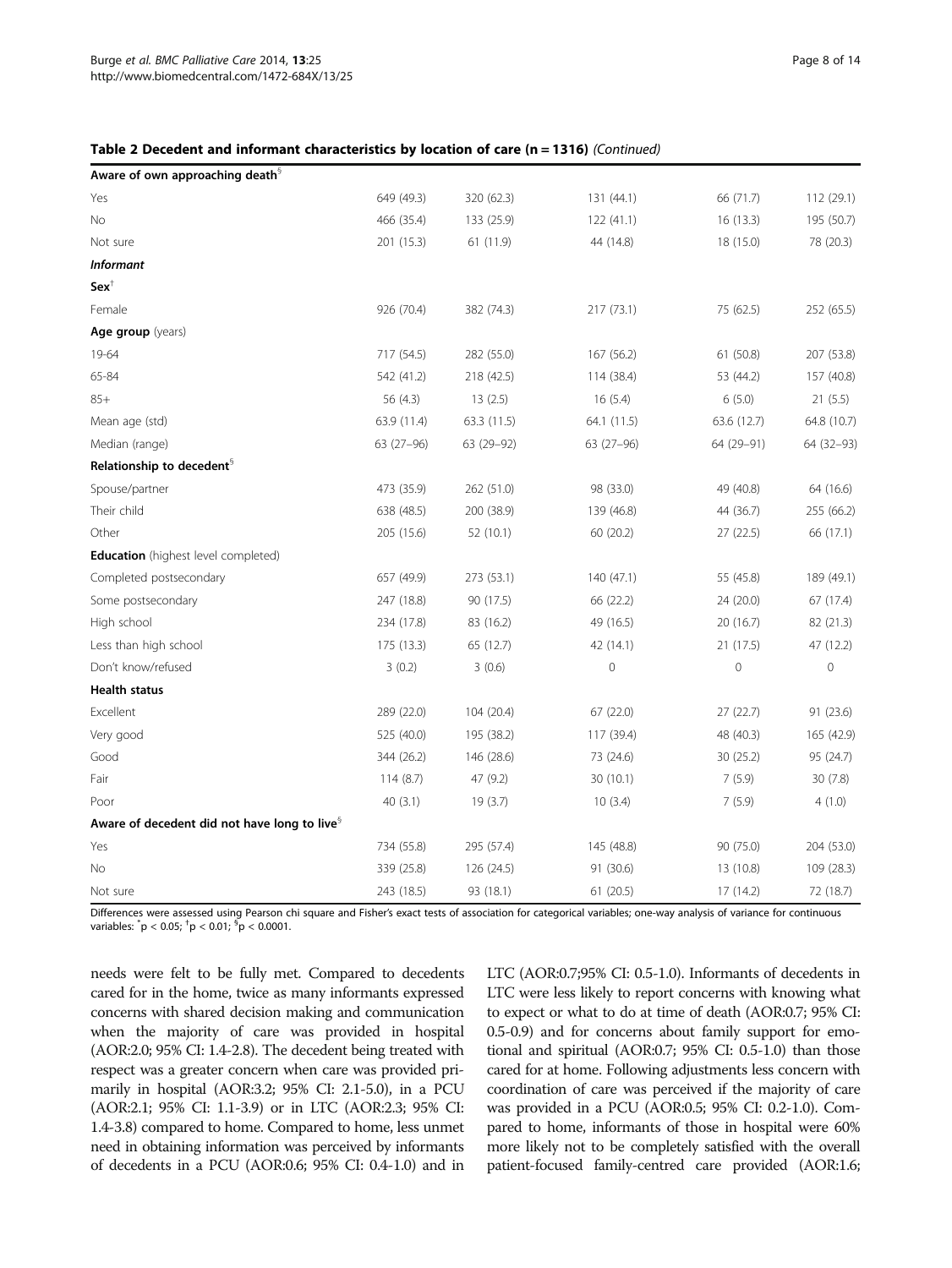<span id="page-8-0"></span>

95% CI: 1.2-2.3). No statistically significant differences were evident in the provision of help for decedent pain or emotional support before or following adjustments by location of care.

# Discussion

#### Key findings

To our knowledge this is the first population-based mortality follow-back survey undertaken in Canada. Although others in Canada have recently reported on family members' perceptions of care received at the end of life, those participants were primarily associated with patients within institutions, special care programs or organizations [[27](#page-12-0)[,30](#page-13-0)-[33](#page-13-0)]. Internationally, this is also one of the few population-based initiatives where a) questions were focused on the decedent's primary location of care during the last 30 days of life, not the final location of death, and b) there was sufficient analytic capability to apply multivariable adjustments in the examination of differences between locations.

| Table 3 Informant perceptions of unmet need/concerns by the location where the majority of care was provided |  |
|--------------------------------------------------------------------------------------------------------------|--|
| during last 30 days of life                                                                                  |  |

| Domain                                                                        | Perception of unmet need/concerns<br>Frequency (percent) |            |                                  |                              |                   |  |  |
|-------------------------------------------------------------------------------|----------------------------------------------------------|------------|----------------------------------|------------------------------|-------------------|--|--|
|                                                                               | All                                                      | Home       | Hospital<br>(acute/chronic care) | Hospital-<br>palliative unit | Long-term<br>care |  |  |
| Physical comfort and emotions:                                                |                                                          |            |                                  |                              |                   |  |  |
| Decedent did not receive desired help for:                                    |                                                          |            |                                  |                              |                   |  |  |
| Pain                                                                          | 108(8.2)                                                 | 46(9.0)    | 23(7.7)                          | 8(6.7)                       | 31(8.1)           |  |  |
| Dyspnea <sup>9</sup>                                                          | 74 (5.6)                                                 | 49 (9.5)   | 12(4.0)                          | 0(0)                         | 13(3.4)           |  |  |
| Emotional support <sup>†</sup>                                                | 206 (15.7)                                               | 84 (16.3)  | 63 (21.2)                        | 11(9.2)                      | 48 (12.5)         |  |  |
| Promote shared decision making <sup>5</sup> :                                 |                                                          |            |                                  |                              |                   |  |  |
| Concerns with communication                                                   | 332 (27.2)                                               | 106 (23.8) | 110 (37.8)                       | 31(26.1)                     | 85 (23.3)         |  |  |
| Concerns with the decedent being treated with respect <sup>8</sup>            | 194 (14.9)                                               | 41(8.1)    | 71(24.4)                         | 19 (15.8)                    | 63 (16.5)         |  |  |
| Attend to the needs of the family:                                            |                                                          |            |                                  |                              |                   |  |  |
| a) Unmet need in obtaining information $+$                                    | 525 (40.2)                                               | 220(43.1)  | 137 (46.8)                       | 37 (30.8)                    | 131 (34.3)        |  |  |
| b) Concerns with knowing what to expect <sup>†</sup>                          | 862 (66.0)                                               | 346 (67.7) | 211 (72.0)                       | 80 (66.7)                    | 225 (58.9)        |  |  |
| Concerns about support for the emotional and spiritual<br>needs of the family | 860 (65.8)                                               | 338 (66.4) | 196 (66.4)                       | 77 (64.2)                    | 249 (65.0)        |  |  |
| Coordination of care concerns <sup>†</sup>                                    | 202 (15.9)                                               | 81 (16.2)  | 61(21.7)                         | 11(9.2)                      | 49 (13.2)         |  |  |
| Overall satisfaction <sup>#</sup> :                                           |                                                          |            |                                  |                              |                   |  |  |
| Not completely satisfied                                                      | 729 (57.0)                                               | 256 (51.1) | 190 (66.4)                       | 64 (54.2)                    | 219 (58.6)        |  |  |

Differences were assessed using Pearson chi square and Fishers exact tests of association for categorical variables:  $^{\dagger}$ p < 0.01,  $^{\dagger}$ p < 0.001,  $^{\dagger}$ p < 0.0001.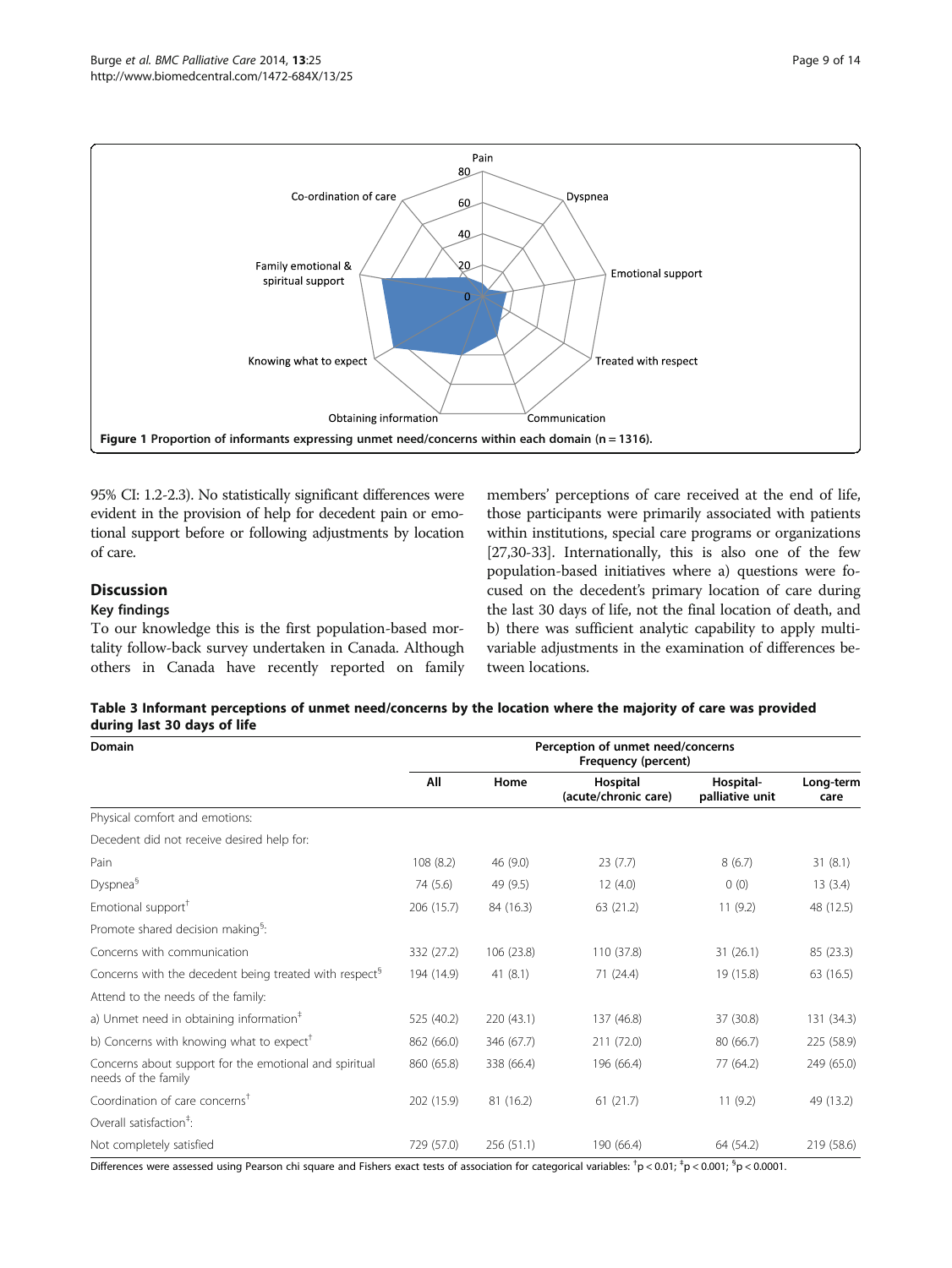|                                                                               | <b>Location of care</b><br>Unadjusted (Unadj) and Adjusted <sup>1</sup> (Adj)<br>Odds ratio (95% confidence interval) |                                 |                     |                             |                |                   |                 |
|-------------------------------------------------------------------------------|-----------------------------------------------------------------------------------------------------------------------|---------------------------------|---------------------|-----------------------------|----------------|-------------------|-----------------|
| <b>Outcomes:</b>                                                              | Home                                                                                                                  | Hospital<br>(acutechronic care) |                     | Hospital<br>palliative unit |                | Long-term<br>care |                 |
| Decedent did not receive the desired help for:                                |                                                                                                                       | Unadj                           | Adj                 | Unadj                       | Adj            | Unadi             | Adj             |
| Pain                                                                          | Referent                                                                                                              | $0.9(0.5-1.5)$                  | $0.8(0.5-1.5)$      | $0.8(0.3-1.7)$              | $0.8(0.4-1.9)$ | $0.9(0.5-1.4)$    | $1.2(0.7-2.2)$  |
| Dyspnea <sup>2</sup>                                                          | Referent                                                                                                              | $0.4(0.2-0.7)$                  | $0.3(0.1-0.6)$      | 100% had their needs met    |                | $0.3(0.2-0.6)$    | $0.2$ (0.1-0.5) |
| Emotional support                                                             | Referent                                                                                                              | $1.3(0.9-1.9)$                  | $1.1(0.7-1.7)$      | $0.6(0.3-1.1)$              | $0.6(0.3-1.1)$ | $0.8(0.5-1.1)$    | $0.7(0.4-1.1)$  |
| Shared decision making. Informant had concerns<br>with communication          | Referent                                                                                                              | $1.9(1.4-2.6)$                  | $2.0(1.4-2.8)$      | $1.1$ (0.7-1.8)             | $1.3(0.8-2.1)$ | $1.0(0.7-1.4)$    | $1.2(0.8-1.8)$  |
| Concerns with the decedent being treated<br>with respect                      | Referent                                                                                                              | $3.7(2.4-5.6)$                  | $3.2$ $(2.1 - 5.0)$ | $2.0(1.1-3.6)$              | $2.1(1.1-3.9)$ | $2.2(1.5-3.4)$    | $2.3(1.4-3.8)$  |
| Attend to the needs of the family                                             |                                                                                                                       |                                 |                     |                             |                |                   |                 |
| a) Unmet need in obtaining information                                        | Referent                                                                                                              | $1.1(0.9-1.5)$                  | $1.0(0.8-1.4)$      | $0.6(0.4-0.9)$              | $0.6(0.4-1.0)$ | $0.7(0.5-0.9)$    | $0.7(0.5-1.0)$  |
| b) Concerns with knowing what to expect                                       | Referent                                                                                                              | $1.2(0.8-1.6)$                  | $1.1(0.8-1.5)$      | $1.0(0.6-1.5)$              | $1.1(0.7-1.7)$ | $0.6(0.5-0.9)$    | $0.7(0.5-0.9)$  |
| Concerns about support for the emotional and<br>spiritual needs of the family | Referent                                                                                                              | $1.0(0.7-1.4)$                  | $0.9(0.6-1.2)$      | $1.0(0.7-1.5)$              | $1.0(0.6-1.6)$ | $1.0(0.8-1.4)$    | $0.7(0.5-1.0)$  |
| Coordination of care concerns                                                 | Referent                                                                                                              | $1.4(0.9-2.0)$                  | $1.4(0.9-2.0)$      | $0.5(0.2-1.0)$              | $0.5(0.2-1.0)$ | $0.8(0.5-1.1)$    | $1.0(0.6-1.6)$  |
| Not completely satisfied with overall care                                    | Referent                                                                                                              | $1.8(1.4-2.5)$                  | $1.6(1.2-2.3)$      | $1.1(0.7-1.6)$              | $1.1(0.7-1.7)$ | $1.3(1.0-1.8)$    | $1.2$ (0.8-1.6) |

#### <span id="page-9-0"></span>Table 4 Unadjusted and adjusted odds of experiencing unmet need or concerns

1 Multivariate logistic regressions adjusted for decedent sex, age, cause of death, marital status, education, income, living alone, visible minority, informant

relationship status and informant awareness of the decedent's approaching death. <sup>2</sup>

<sup>2</sup>No concerns were expressed by informants of all decedents who spent the majority of their care in a hospital palliative unit during the last 30 days with respect to dyspnea care.

Although some differences by location of the majority of care during the last 30 days of life were evident, no one location stood out as being exceptionally better or worse in terms of reported unmet need or concerns. Multivariable adjustments tended to exhibit minor effects on statistical estimates. It is encouraging to report that the overall score associated with satisfaction with patient-focused, familycentred care was perceived by the bereaved as being quite good. However, less than half felt 'the best care possible' was provided during the last month of life. Significant differences in this overall satisfaction were perceived by the location of the majority of care during the last 30 days of life. Compared to home, greater dissatisfaction with overall patient-focused, family-centred care provided was associated with the acute care hospital setting as was greater concern with the domain of communication. Less dissatisfaction and fewer concerns in general were expressed about care provided in LTC facilities and within specialized hospital-based PCUs. Concerns about the decedent being treated with respect were much higher in all locations compared to home.

Somewhat surprisingly to us, was our important finding that the perception of care provided to adult Nova Scotians tended to vary more widely across targeted patient-focused, family-centred domains than between locations of care. Across all locations where the majority of care was provided during the last 30 days of life, the degree of unmet need or concerns associated with desired care provided for decedent physical comfort (pain, dyspnea) and emotional

support were perceived to be relatively low while moderate concerns were expressed by all with coordination of care and treatment with respect. One example of variation by location was dyspnea, with higher unmet need in the home setting. This is not surprising given that hospital settings have immediate response health professionals available (such as a respiratory therapist) that are not available in homes. In contrast, across all locations, informants identified a very high degree of unmet need or concern with respect to the family knowing what to expect as death approached, obtaining information and family support for emotional and spiritual needs.

#### Limitations

A number of limitations are associated with this study. Our goal was to target a maximal adult population [\[21\]](#page-12-0) of all who had died of advanced disease during the two year study period. However, more than half of deaths were not yet confirmed and therefore not available in the NSVS database within the desired three to seven months following the date of death. This was due primarily to the length of the National death certificate clearance process. As such many potentially eligible death certificates were not identified and thus their informants not invited to participate. Although possible, in discussion with NSVS staff, we do not believe that death certificates unavailable for identification in each selection wave would have resulted in systematic selection bias.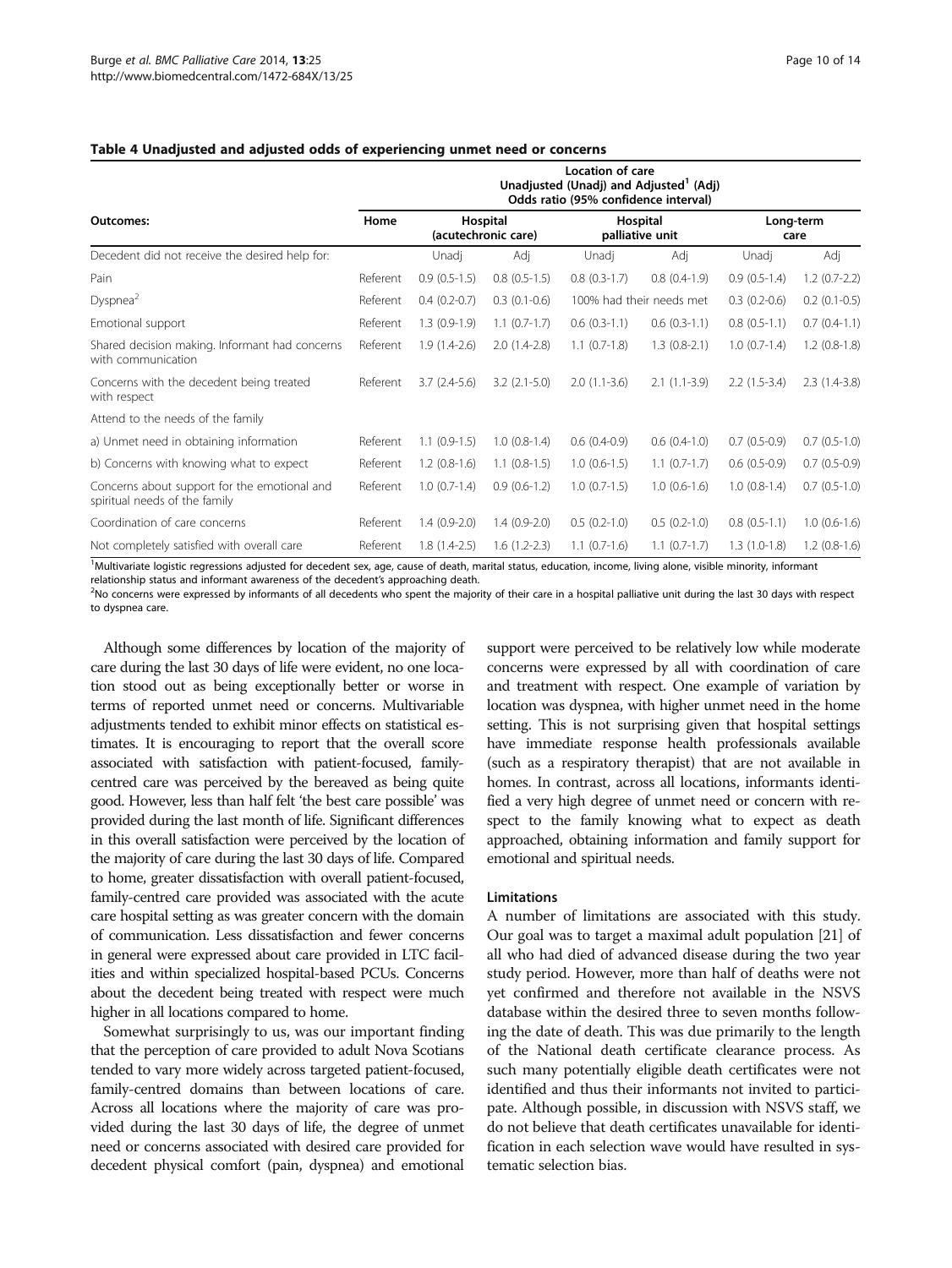Challenges associated with the identification of eligible deaths, the inability to directly contact potential informants, not knowing whether the intended informant received the mailed invitation or not, and the highly emotional topic all combined to result in a response rate of 25%. In a previously published article we address these challenges and resolution strategies [[22](#page-12-0)] in taking a population approach to assess care experiences. Although disappointing, the number of informants participating in the study was large and surpassed the targeted sample size. Study decedents proved to be relatively representative of Statistics Canada death statistics for Nova Scotia [\[2](#page-12-0)] with respect to the population distribution of causes of death, age and sex. However, informants taking part were self-selected and we do not know how representative their perceived experience of care and unmet need was relative to those who did not respond. Despite explicitly asking all with various experiences to take part (good or bad), it is possible that a greater proportion of informants who perceived better care being provided to their decedent participated which could potentially result in an underestimation of unmet need. It is also possible that the reverse situation could have occurred. In reviewing our results, they do indicate a comparatively low perception of unmet need with respect to symptom control compared to what some have reported [[10,23,29,](#page-12-0)[30](#page-13-0)]. In contrast, there was much unmet need expressed within specific domains such as obtaining information, knowing what to expect and support for the emotional and spiritual needs of the family, all supporting what others have found [[10,23](#page-12-0)[,31,32,34](#page-13-0)].

A limitation of the mortality follow-back survey design in general relates to the validity of participant's responses as proxies for the decedent's experience. Research suggests family members'/caregivers' responses show moderate to substantial agreement with patients' responses regarding objective items (such as observable symptoms, patient functioning, use of services), but less agreement on subjective items (such as pain, anxiety and spiritual concerns) [\[34-37](#page-13-0)]. Caregiver assessments of pain tend to be rated moderately higher than patients' assessments [\[36,37\]](#page-13-0), polarize toward the scale's extremes after death compared to before death [\[38](#page-13-0)], and vary with the timing of the interview and the reference period for the item compounding the problem of comparisons across regions [\[33,39](#page-13-0)]. In this study, with the exception of symptom control, the focus was primarily on the needs and experiences of the informant and/or the family unit and their perceptions of patient-focused family-centred care. These perspectives are integral to understanding quality of life and quality of care at end of life and have their own validity [[27](#page-12-0)[,37,38,40](#page-13-0)].

We asked informants to focus on the mutually agreed upon location identified as where the majority of care

was provided during the last 30 days of life. It is possible that at times, some informants may have experienced difficulties in focusing on this one identified location and/or the 30 day time frame. However, great efforts were made when presenting each question to the informant to sensitively remind them to focus on the mutually agreed upon location and timeframe.

Finally, the use of a survey design in itself has limitations. Most responses are fit into predefined categories that may not capture individual experiences or provide enough detail to understand the circumstances and how needs are not being met. Despite this, survey designs are important in the provision of a population perspective and may be used to aid identification of what works best in the healthcare system and where opportunities for improvement lie. Qualitative research may then be conducted to follow-up on key survey perspectives.

#### Interpretation

Some of these results support what others have reported, while others differ. However, direct comparisons may be difficult to make given health care systems across different countries and even within the same country differ, as do the care processes within and societal values. As such we can look at the results reported by each but, when drawing conclusions, readers must consider their own settings. We must also acknowledge that informants' satisfaction with care does not necessarily correspond to independent outcome measures of care such as symptom control [\[41](#page-13-0)].

Our finding of less satisfaction with an acute care hospital setting echo recent United Kingdom [\[16](#page-12-0)] national results where hospital care ratings associated with location of death tended to be lower. In contrast our results differ somewhat from that reported by both Teno (US) [[10\]](#page-12-0) and Gallagher (Canada) [[23\]](#page-12-0), who, using the same survey tool, reported greater dissatisfaction associated with care provided by nursing homes and residential care. Although these variations in findings may be a reflection of how healthcare is organized across settings and within different countries, it is important to note that the time frame under examination differs. These latter two studies both focused on the location of care during the last week or days of life whereas our current focus was on the location where the majority of care was provided over the last 30 days. All studies confirm better care experiences with hospice involvement or in a PCU, a finding not unexpected given the specialized palliative care provided there.

In Nova Scotia, most informants felt the right amount of help was provided for decedent pain, dyspnea and, to a lesser degree, emotional support with little unmet need expressed. However many studies report much higher proportions of unmet need or not enough support for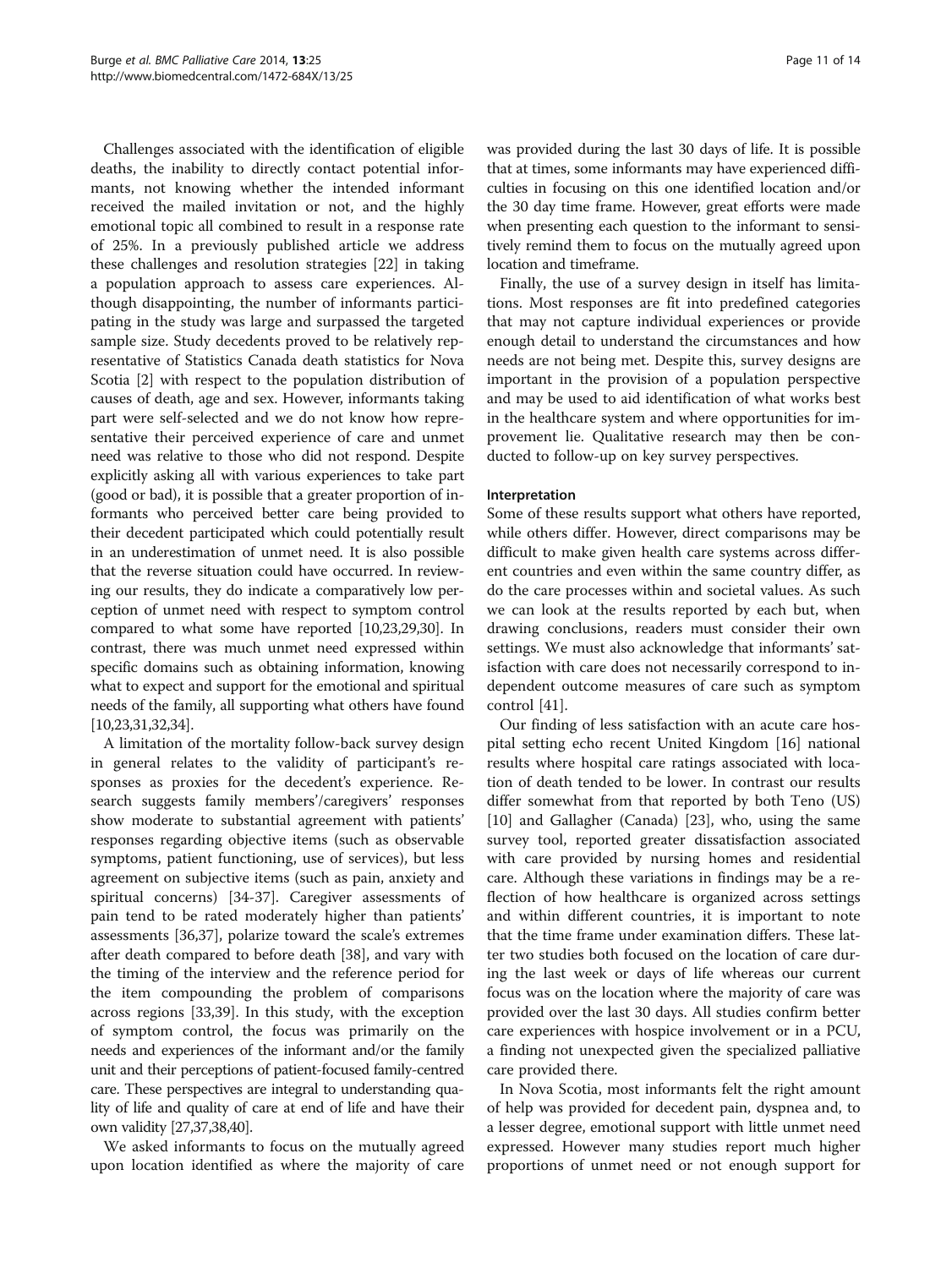these conditions [\[10](#page-12-0)[,33,42,43\]](#page-13-0). For instance in Germany [[44\]](#page-13-0), 33% of informants felt pain was not treated sufficiently during the last four weeks of life. Similarly Australian researchers report approximately 30% [[39\]](#page-13-0) of family members felt they did not receive enough support from health services for pain, dyspnea, anxiety or depression. Using the same survey tool as this study, Teno's work in the US [[10\]](#page-12-0) and Gallagher's Canadian study [[27\]](#page-12-0) also report a similar higher degree of family perception of unmet need for pain, dyspnea and emotional support. Again it is important to note that each of these latter two studies focused only on the last 48 hours of life, a time period where symptoms and the response needed often escalate. Information focused on these very last days was collected as part of this Nova Scotia study and will be a topic of a future article.

Adequate emotional support is one of the key issues identified by patients and their families as requiring improvement in Canada in order to increase the satisfaction of care for persons at the end of life [[45](#page-13-0)]. The large degree of unmet need of emotional and spiritual support for the family perceived by informants participating in this study (Table [3](#page-8-0)), and among others internationally [\[10,27](#page-12-0)[,39,44,46,47\]](#page-13-0), confirms this perception is widespread. Research suggests healthcare providers and family members may perceive emotional and spiritual support differently. Health service providers tend to view the offer of support in the form of relational and active-based care whereas family and caregivers view supportive care as having conversations and shows of regard [\[35,48\]](#page-13-0).

Informants identified various forms of communication, such as decision-making involvement, medication knowledge and the provision of information about what to expect and do at the time of death as being largely unmet (Table [3](#page-8-0)). Although many were provided information, over half of informants did not feel prepared or felt knowledgeable about the medications used for symptom management. Similar to the need for emotional support, the lack of adequate communication during the time when death was approaching has been documented internationally [\[10,27](#page-12-0)[,34,44,47](#page-13-0)] and identified by family members and patients as a priority area for the improvement [[34,45](#page-13-0)]. Recently, the Canadian Hospice Palliative Care Association has been working with other organizations to address this problem through its 'Speak Up' campaign to improve advance care planning [[36](#page-13-0)]. Other countries have also been developing programs to address this need.

The consistent perceived lack of emotional support and communication concerns across all care locations clearly signal the need for health service providers and stakeholders to attend to these important elements of care for both patients and their families. The need for specific programs or targeted interventions to enhance these skills may be required [[44,45](#page-13-0)].

We do not find it surprising that informants in this study expressed greater concerns with the decedent being treated with respect in all locations other than home. Most informants were close family members who could potentially hold mixed feelings about relinquishing much of the care and responsibility of their loved ones to others and/or considered their treatment of the decedent at home as being performed with the highest of respect. Regardless, this finding needs to be considered in our care delivery in all settings.

Overall these findings suggest there is room for improvement in patient-focused and family-centred care across all care settings. Variations in unmet needs may provide an opportunity for care settings to learn from each other. For example, findings confirm attention to home-based treatment for dyspnea is needed suggesting people operating in the home setting could learn from best practice treatment of dyspnea in other settings. In return, hospital and other personnel can hopefully improve in their respect of persons at end of life by listening to and learning from families. Processes for success in coordinating care and providing information in a hospital-based PCU can hopefully be transferred to the home, LTC and other hospital settings. Persons operating in LTC settings may have strategies for others in alternate settings on attending to the needs of families' knowledge and the provision of family support.

In examining the variations in unmet need by care location, consideration must be given to the policy and financial support to each. For example, in-hospital PCUs are richly resourced, particularly in human resources, compared to the long-term care setting in our province. Strategies to influence policy or integrate care resources across location settings may help improve outcomes (e.g. specialized palliative care teams who are able to provide consulting services in the LTC setting).

#### Conclusion

Overall satisfaction with patient-focused family-centred care provided during the last 30 days of life as reported by bereaved family members of decedents was high in Nova Scotia with the least satisfaction being expressed for the acute care hospital setting. Although no one location stood out as exceptionally different in terms of perceived unmet need or concerns, some variations by the location of the majority of care during decedent's last 30 days were identified. Key findings indicated communication in various forms and emotional and spiritual support for the family were viewed as consistently lacking. Although some design limitations were identified, the strengths of this study have culminated in the provision of a 'window' into the care received at the end of life from the family's perspective which are population-based and not limited to a single cause of death or location of care. These results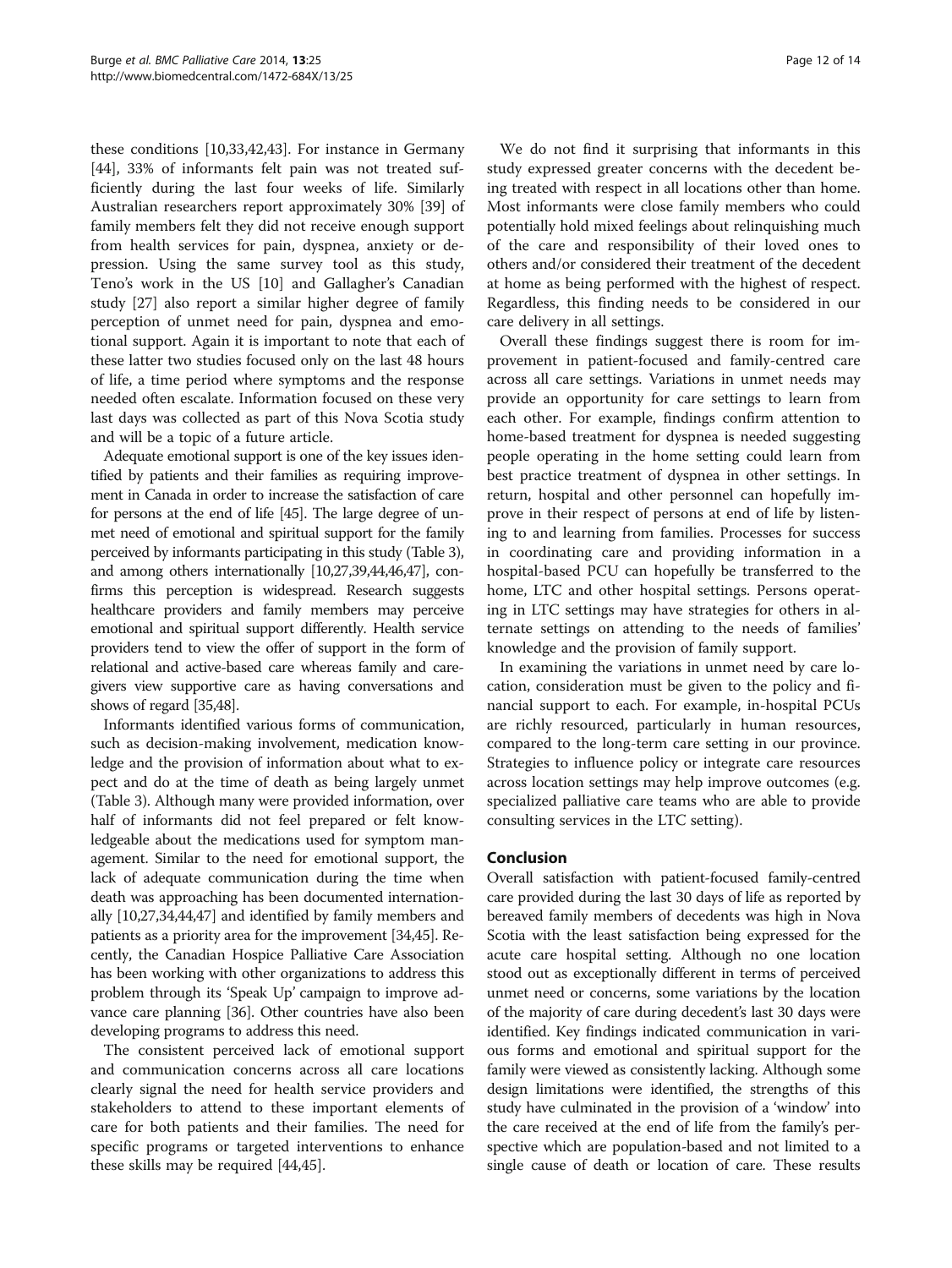<span id="page-12-0"></span>improve our understanding of the extent of unmet need or concerns with care provided to adults who die in Nova Scotia from the family's perspective and provide evidence of where improvements in patient-focused and familycentred care may first be targeted in order to impact quality care at end of life. By combining the results of this survey with other evaluations of end-of-life care we can continue to improve.

#### Abbreviations

UK: United Kingdom; NSVS: Nova Scotia Vital Statistics; PCU: Palliative care unit; LTC: Long-term care; AOR: Adjusted odds ratio; CI: Confidence interval.

#### Competing interests

The authors report no conflicts of interest.

#### Authors' contributions

FB conceived the study, participated in the design and coordination, helped to draft and finalize the manuscript. BL participated in the conceptualization and design of the study, acted as coordinator, performed the statistical analyses and helped to draft and finalize the manuscript. GJ participated in the conceptualization of the project, aided with the interpretation of results and helped to finalize the manuscript. YA, PM, EG and GF participated in the conceptualization of the project and helped to finalize the manuscript. All authors read and approved the final manuscript.

#### Acknowledgements

We wish to thank the management and staff of Nova Scotia Vital Statistics for their invaluable help with this project and all the people of Nova Scotia contacted by us to participate. We would also like to acknowledge our two survey interviewers, Jillian Demmons and Cassandra Yonder for their devotion to the bereaved and their compassionate listening skills. Funding for this study was provided by an operating grant awarded from the Canadian Institute for Health Research, MOP-93711. Additional support for the data collection phase was provided by the Network of End of Life Studies (NELS-ICE), Dalhousie University, through a Canadian Institutes of Health Research, Interdisciplinary Capacity Enhancement Grant – Reducing Health Disparities and Promoting Equity for Vulnerable Populations, FRN-80067.

#### Author details

<sup>1</sup>Department of Family Medicine, Dalhousie University, 5909 Veterans Memorial Lane, Abbie J. Lane Building, 8th Floor, Halifax, NS B3H 2E2, Canada. <sup>2</sup> School of Health Administration, Dalhousie University, 5161 George St, Suite 700, PO Box 15000, Halifax, Nova Scotia B3H 4R2, Canada. <sup>3</sup>Community Health and Epidemiology, Dalhousie University, Center for Clinical Research (2nd & 4th Floors), 5790 University Avenue, PO Box 15000, Halifax, Nova Scotia B3H 4R2, Canada. <sup>4</sup>Division of Palliative Medicine, Department of Medicine, Room 307, Bethune Building, Queen Elizabeth II Health Sciences Centre, 1276 South Park Street, Halifax, Nova Scotia B3H 2Y9, Canada. <sup>5</sup>Department of Family and Community Medicine and Ontario Institute for Cancer Research, University of Toronto, 500 University Avenue, Room 352, Toronto, Ontario M5G 1V7, Canada.

#### Received: 2 January 2014 Accepted: 30 April 2014 Published: 14 May 2014

#### References

- Belanger A, Martel L, Caron-Malenfant E: 2010 Population Projections for Canada, Provinces and Territories 2005–2031. Ottawa: Statistics Canada; 2005:91–520.
- 2. Statistics Canada: The 10 Leading Causes of Death. 2011, [http://www.](http://www.statcan.gc.ca/pub/82-625-x/2014001/article/11896-eng.htm) [statcan.gc.ca/pub/82-625-x/2014001/article/11896-eng.htm](http://www.statcan.gc.ca/pub/82-625-x/2014001/article/11896-eng.htm).
- 3. Canadian Institute of Health Information: Health Care Use at the End of Life. Ottawa: CIHI; 2007. [https://secure.cihi.ca/free\\_products/end\\_of\\_life\\_2011\\_en.pdf.](https://secure.cihi.ca/free_products/end_of_life_2011_en.pdf)
- 4. Menec V, Lix L, Steinbach C, Ekuma O, Sirski M, Dahl M, Soodeen RA: Patterns of Health Care Use and Cost at the End of Life. Winnipeg: Manitoba Centre for Health Policy, University of Manitoba; 2004.
- 5. NELS-ICE. End of Life Care in Nova Scotia: 2007 Surveillance Report. [http://www.dal.ca/content/dam/dalhousie/pdf/sites/nels/report\\_](http://www.dal.ca/content/dam/dalhousie/pdf/sites/nels/report_ICESurveillance2008.pdf) [ICESurveillance2008.pdf](http://www.dal.ca/content/dam/dalhousie/pdf/sites/nels/report_ICESurveillance2008.pdf).
- 6. Burge F, Lawson B, Mitchell G: How to move to a palliative approach to care for people with multimorbidity. BMJ 2012, e6324:1–2.
- 7. Lavergne MR, Johnston GM, Gao J, Dumont S, Burge Fl: Exploring generalizability in a study of costs for community-based palliative care. J Pain Symptom Manage 2011, 41:779–787.
- 8. Burge FI, Lawson B, Critchley P, Maxwell D: Transitions in care during the end of life: changes experienced following enrolment in a comprehensive palliative care program. BMC Palliat Care 2005, 4:3.
- 9. Grunfeld E, Coyle D, Whelan T, Clinch J, Reyno L, Earle C: Family caregiver burden: results of a longitudinal study of breast cancer patients and their principal caregivers. C Can Med Assoc J 2004, 170:1795-801.
- 10. Teno J, Claridge B, Casey V, Welch L, Wetle T, Shield R: Family perspectives on end-of-life care at the last place of care. JAMA J Am Med Assoc 2004, 291:88–93.
- 11. Addington-Hall J, McCarthy M: Dying from cancer: results of a national population-based investigation. Palliat Med 1995, 9:295–305.
- 12. Addington-Hall J, McCarthy M: Regional Study of Care for the Dying: methods and sample characteristics. Palliat Med 1995, 9:27–35.
- 13. Beccaro M, Constantini M, Rossi PG, Miccinesi G, Grimaldi M, Bruzzi P, ISDOC Study Group: Actual and preferred place of death of cancer patients. Results from the Italian survey of the dying of cancer (ISDOC). J Epidemiol Community Health 2006, 60:412-416.
- 14. Constantini M, Beccaro M, Merlo F: The last three months of life of Italian cancer patients. Methods, sample characteristics and response rate of the Italian Survey of the Dying of Cancer (ISDOC). Palliat Med 2005, 19:628–638.
- 15. Pasman HRW, Kaspers PJ, Deeg DJH, Onwuteaka-Philipsen BD: Preferences and actual treatment of older adults at the end of life. A mortality follow-back study. J Am Geriatr Soc 2013, 61:1722–9.
- 16. National Bereavement Survey. England: 2012. [https://www.gov.uk/](https://www.gov.uk/government/uploads/system/uploads/attachment_data/file/216894/First-national-VOICES-survey-of-bereaved-people-key-findings-report-final.pdf) [government/uploads/system/uploads/attachment\\_data/file/216894/First](https://www.gov.uk/government/uploads/system/uploads/attachment_data/file/216894/First-national-VOICES-survey-of-bereaved-people-key-findings-report-final.pdf)[national-VOICES-survey-of-bereaved-people-key-findings-report-final.pdf.](https://www.gov.uk/government/uploads/system/uploads/attachment_data/file/216894/First-national-VOICES-survey-of-bereaved-people-key-findings-report-final.pdf)
- 17. Teno JM, Casey VA, Welch LC, Edgman-Levitan S: Patient-focused, familycentred end-of-life medical care: views of the guidelines and bereaved family members. J Pain Symptom Manage 2001, 22:738-751.
- 18. Statistics Canada: Population by sex and age group, by province and territory. [http://www.statcan.gc.ca/tables-tableaux/sum-som/l01/cst01/](http://www.statcan.gc.ca/tables-tableaux/sum-som/l01/cst01/demo31d-eng.htm) [demo31d-eng.htm](http://www.statcan.gc.ca/tables-tableaux/sum-som/l01/cst01/demo31d-eng.htm).
- 19. Statistics Canada: New cases for ICD-0-3 primary sites of cancer (based on the July 2011 CCR tabulation file), by age group and sex, Canada, provinces and territories. 2014, [http://www5.statcan.gc.ca/cansim/a05?lang=eng&id=1030553&](http://www5.statcan.gc.ca/cansim/a05?lang=eng&id=1030553&pattern=1030553&searchTypeByValue=1&p2=35) [pattern=1030553&searchTypeByValue=1&p2=35.](http://www5.statcan.gc.ca/cansim/a05?lang=eng&id=1030553&pattern=1030553&searchTypeByValue=1&p2=35)
- 20. Layes A: The Burden of Diabetes in Atlantic Canada. Halifax: 2011. [http://](http://publications.gc.ca/collections/collection_2011/aspc-phac/HP35-21-2011-eng.pdf) [publications.gc.ca/collections/collection\\_2011/aspc-phac/HP35-21-2011-eng.pdf](http://publications.gc.ca/collections/collection_2011/aspc-phac/HP35-21-2011-eng.pdf).
- 21. McNamara B, Rosenwax LK, Holman CDJ: A method for defining and estimating the palliative care population. J Pain Symptom Manage 2006, 32:5-12.
- 22. Lawson B, Van Aarsen K, Burge F: Challenges and strategies in the administration of a population based mortality follow-back survey design. BMC Palliat Care 2013, 12:28.
- 23. McPherson CJ, Addington-Hall JM: How do proxies' perceptions of patients' pain, anxiety, and depression change during the bereavement period? J Palliat Care 2004, 20:12–9.
- 24. McPherson CJ, Addington-Hall JM: Evaluating palliative care: bereaved family members' evaluations of patients' pain, anxiety and depression. J Pain Symptom Manage 2004, 28:104-14.
- 25. Toolkit of instruments to measure end-of-life care (TIME) Resource Guide: Achieving Quality of Care at Life's End. [http://www.learningace.](http://www.learningace.com/doc/1784727/99ca769605969c4ec4c5d75d12e3313d/resourceguide-old) [com/doc/1784727/99ca769605969c4ec4c5d75d12e3313d/resourceguide-old.](http://www.learningace.com/doc/1784727/99ca769605969c4ec4c5d75d12e3313d/resourceguide-old)
- 26. Teno JM, Clarridge B, Casey V, Edgman-Levitan S, Fowler J: Validation of Toolkit After-Death Bereaved Family Member Interview. J Pain Symptom Manage 2001, 22:752–758.
- 27. Gallagher R, Krawczyk M: Family members' perceptions of end-of-life care across diverse locations of care. BMC Palliat Care 2013, 12:25.
- 28. After-Death Bereaved Family Member Interview. [http://www.medicine.dal.](http://www.medicine.dal.ca/content/dam/dalhousie/images/faculty/medicine/departments/department-sites/family/DFM_research_memberinterview.pdf) [ca/content/dam/dalhousie/images/faculty/medicine/departments/](http://www.medicine.dal.ca/content/dam/dalhousie/images/faculty/medicine/departments/department-sites/family/DFM_research_memberinterview.pdf) [department-sites/family/DFM\\_research\\_memberinterview.pdf.](http://www.medicine.dal.ca/content/dam/dalhousie/images/faculty/medicine/departments/department-sites/family/DFM_research_memberinterview.pdf)
- 29. Dupont WD, Plummer WD: Power and sample size calculations. Control Clin Trials 1990, 11:116–128.